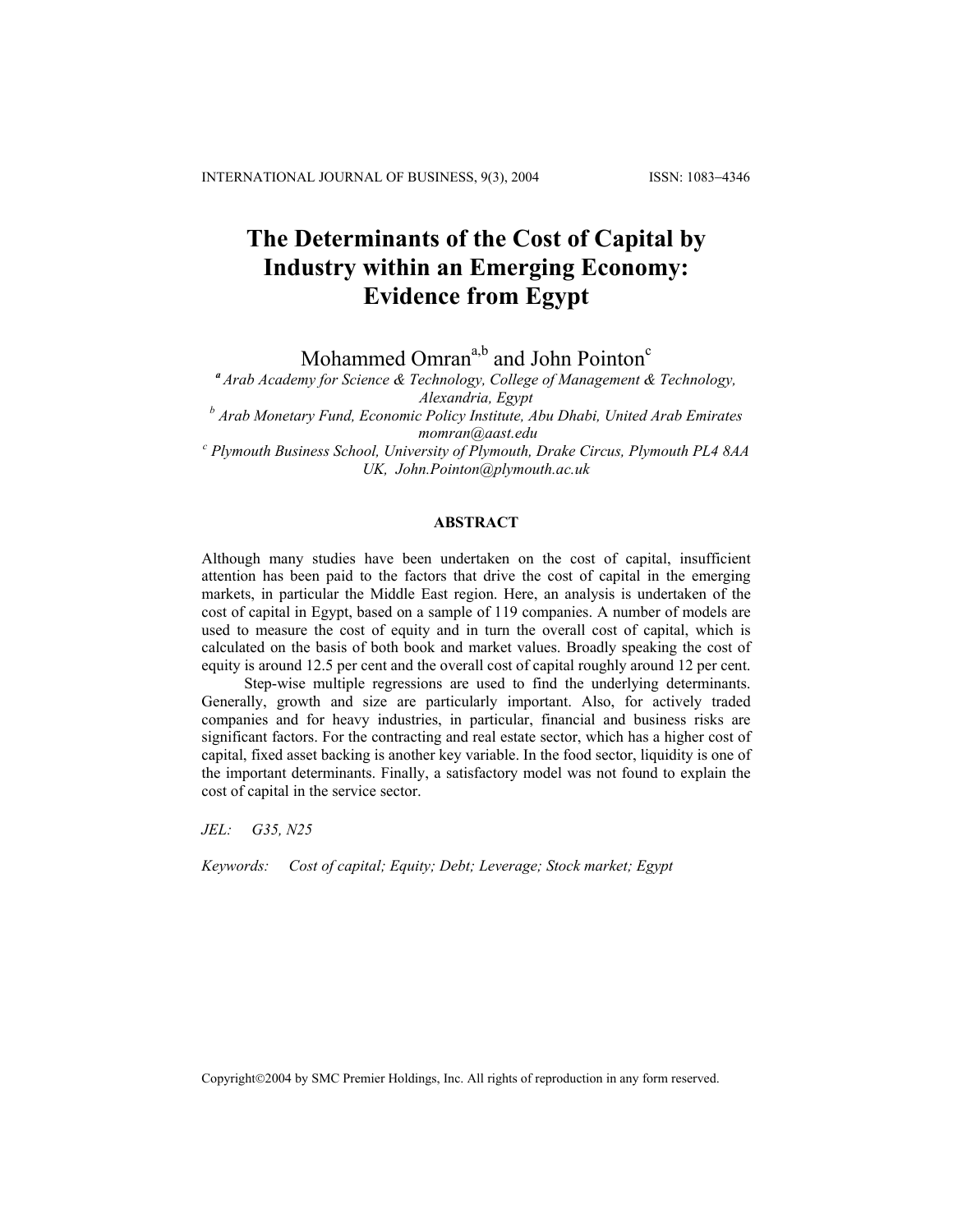### **I. INTRODUCTION**

The cost of capital has been a popular issue in corporate finance, yet little is known about the cost of capital on a broader menu of emerging markets (Barry *et al*, 1998). Since most of the emerging markets were established recently, i.e. in the past couple of decades, the data series of companies listed in these markets seem to be short and this might explain the scarcity of such studies in emerging markets. However, emerging markets in the Asian and Latin American regions have enjoyed a long history compared with other places, in turn some work on the cost of capital has already been performed. At the other extreme, the Middle East region has not attracted comprehensive work on the stock markets because most of these countries embarked on economic reform programmes only in the recent decades, which have enabled them to establish or resurrect their stock markets (Omran, 1999). This paper empirically investigates the cost of capital in Egypt, as Egypt can be considered as one of the most promising financial centres in this region.

Using a sample size of 119 Egyptian companies, the results indicate that the cost of equity is around 12.5 per cent and the overall cost of capital roughly around 12 per cent. As for the determinants, growth and size are found to be particularly important. Financial and business risks are significant factors for actively traded companies and for heavy industries. For the contracting and real estate sector, which has a higher cost of capital, fixed asset backing is another key variable. In the food sector, liquidity is one of the important determinants. Finally, a satisfactory model was not found to explain the cost of capital in the service sector.

The rest of the paper is organised as follows: Section II deals with the background concerning Egypt's stock market, followed by Section III which highlights some empirical studies concerning the variables that have been found to affect the cost of capital for companies. The methodology and data are given in Section IV, covering specifications of the empirical models. The empirical findings in Section V constitute the main thrust of the paper, utilising ANOVA and step-wise multiple regressions. Finally, the summary and concluding remarks are contained in Section VI.

# **II. BACKGROUND**

The stock market activity in Egypt goes back as far as 1881. Alexandria stock exchange was the fifth established in the world after those of Inverness (1536), Amsterdam (1608), London (1666), and Paris (1808). Cairo stock exchange was later established in 1903 (Capital Market Authority, 1996a).

However, a significant change affected the stock market in Egypt in the late 1950s, as this period witnessed the start of massive and successive waves of nationalization that had radically changed the structure of the economy and this in turn had a devastating effect upon the stock market. The stock exchanges collapsed and the primary market became rudimentary. Until the 1970s the market remained fairly inactive. But then reforms were implemented to reactivate the private sector and aimed to attract foreign investment and mobilize domestic investment as well. But the bias in the tax code against investment in securities, structural deficiencies and practices, the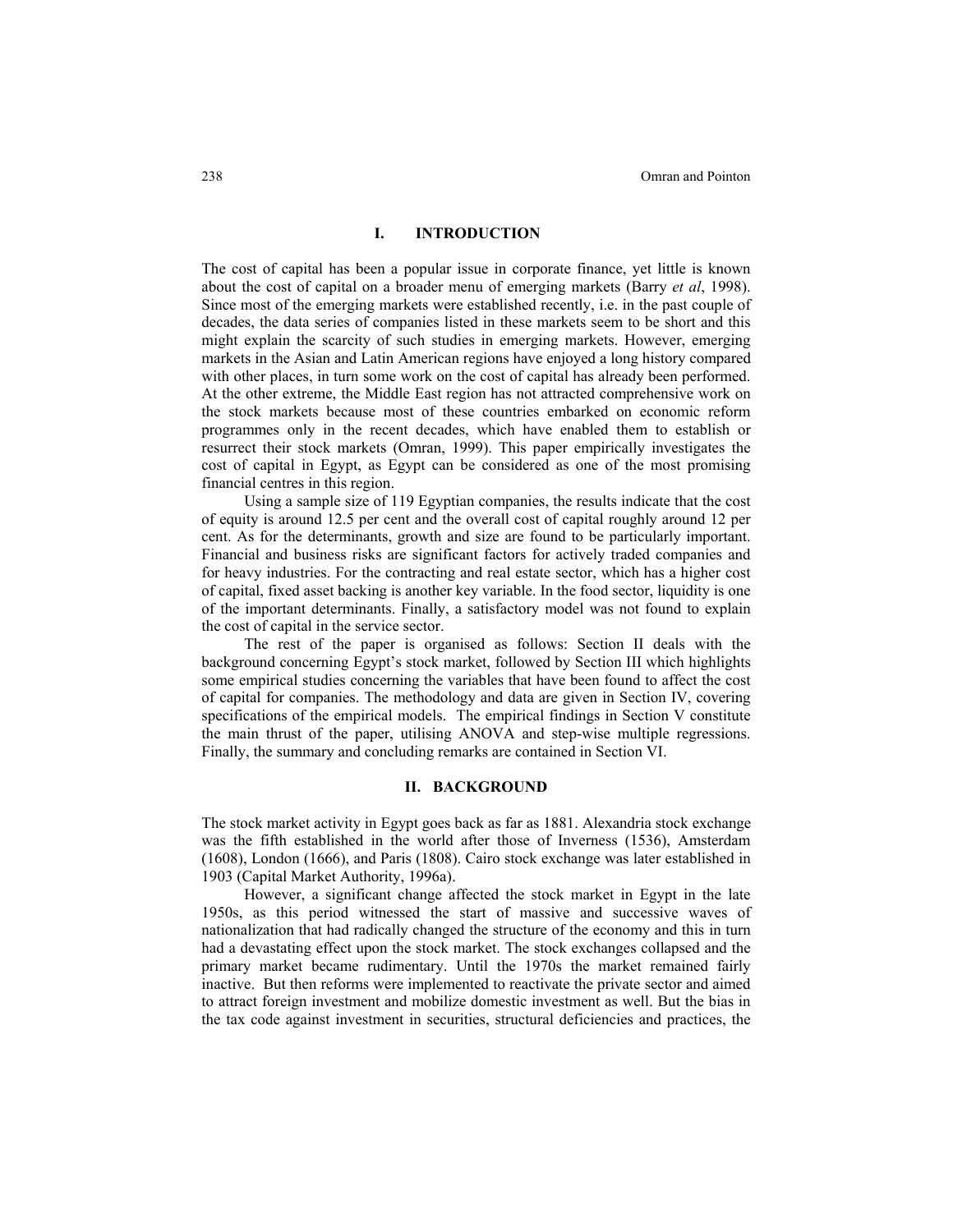absence of a governing securities law, the inadequacy of accounting, auditing and financial disclosure, and the lack of protection to small investors made the role of the stock exchange remain minimal during this period (Capital Market Authority, 1996b).

Since the early years of this decade, Egypt has witnessed major and radical changes in its economic climate. These changes were due to the debt-rescheduling scheme with the International Monetary Fund. The Egyptian government adopted a programme of economic reform in 1991 aimed at increasing the growth rate of the economy. This objective is not likely to be achieved without increasing the level of investment. In turn, this investment can be obtained through creating a strong stock market that is capable of attracting local and foreign investment.

An economic reform programme was initiated by the government in the early 1990's. As a result, the stock market in Egypt witnessed major changes (Omran, 1999). Figure 1 indicates this point clearly.





Source: **-** Capital Market Authority, Unpublished reports, (Cairo: CMA, 1998)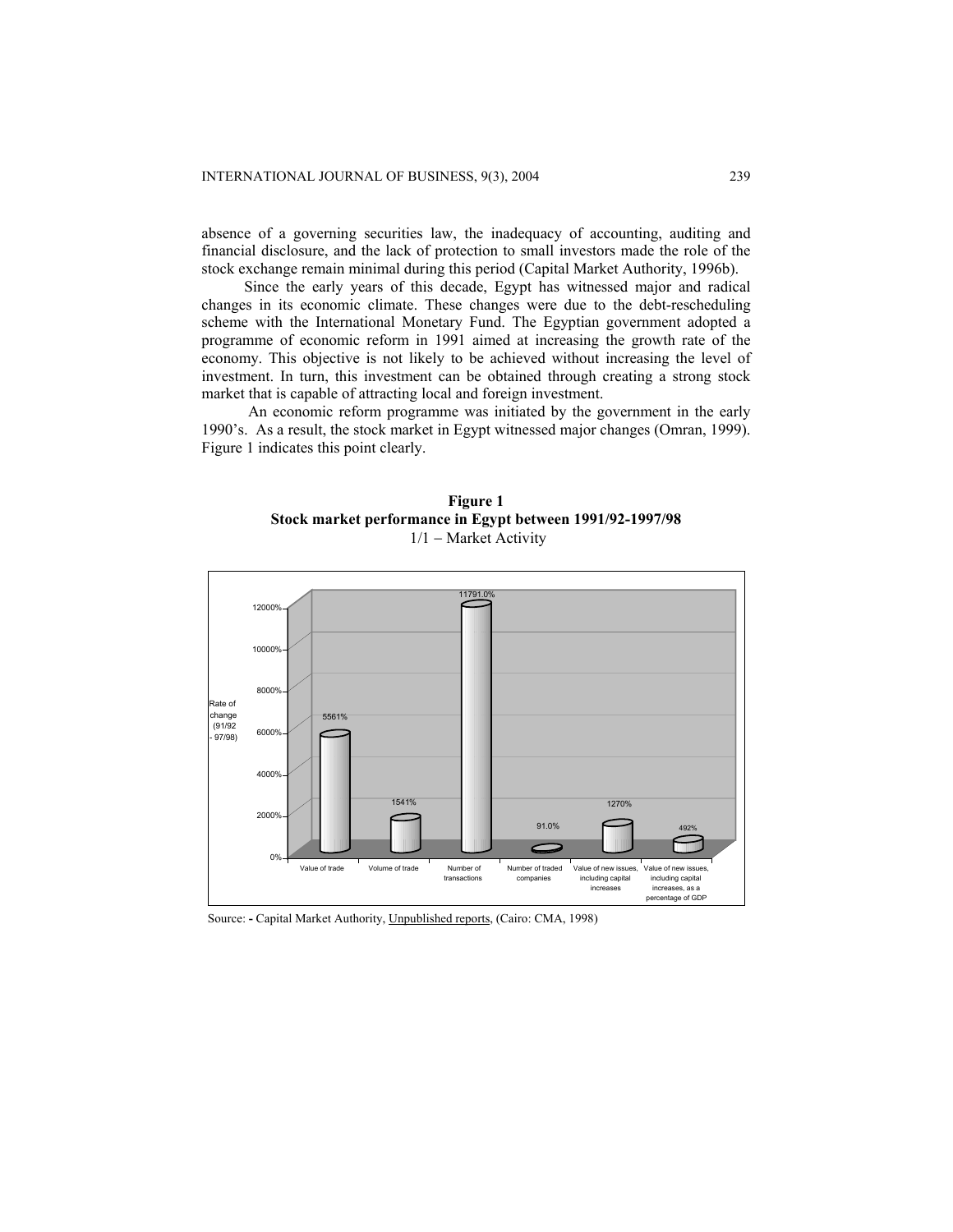

**Figure 1 (continued)**  1/2- Market Size

**Figure1 (continued)**  1/3- Market Liquidity



Source**: -** Capital Market Authority, Unpublished reports, (Cairo: CMA, 1998)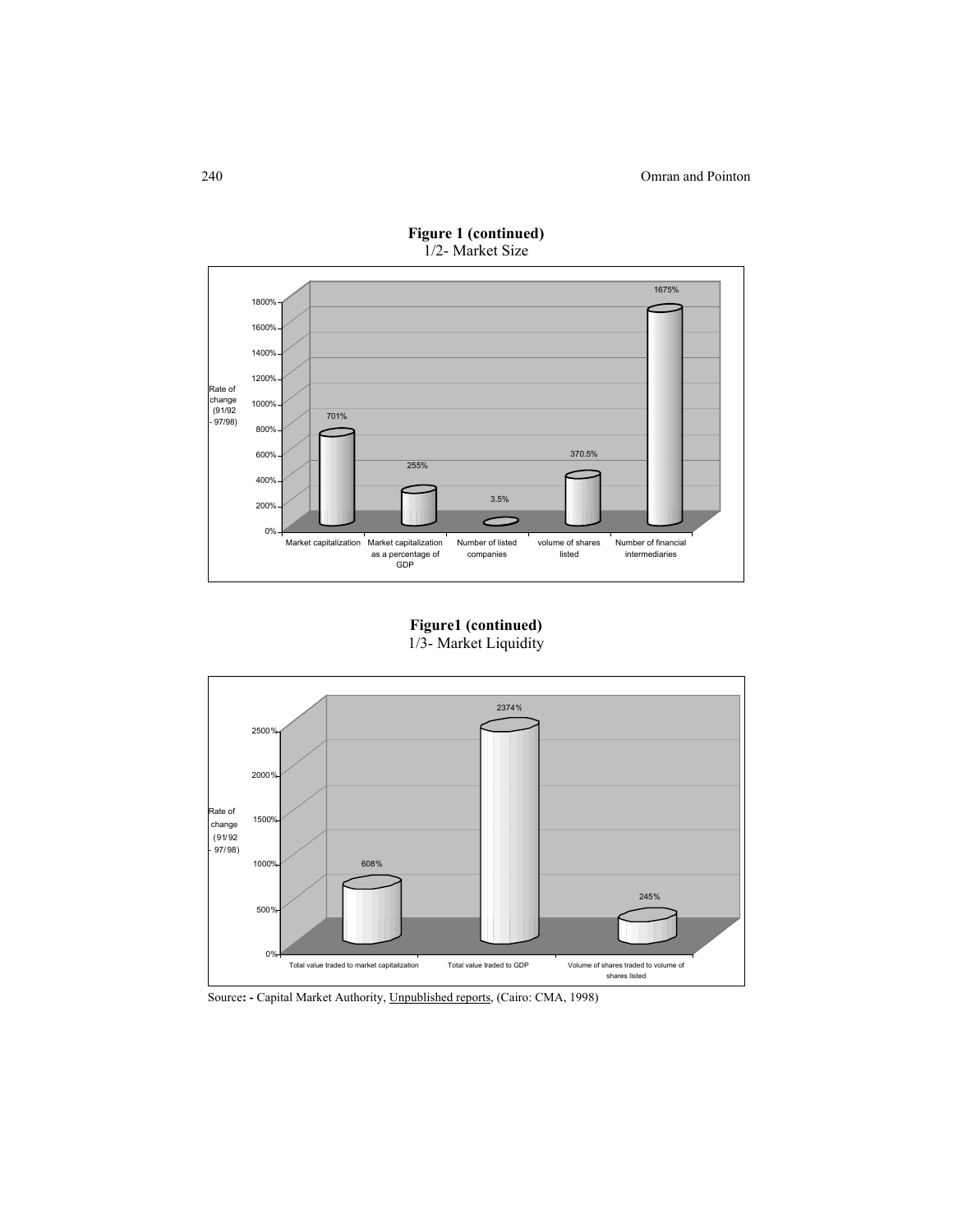

Figure1 (continued)

**Source: -** Capital Market Authority, Unpublished reports, (Cairo: CMA, 1998)

It can be seen from Figure 1/1 that all market activity variables witnessed a dramatic change: the value of trade increased by 5,561 per cent between 91/92 and 97/98, the volume of trade increased by 1,541 per cent, the number of transactions increased by 11,791 per cent and the number of traded companies increased by 91 per cent. The value of new issues (including capital increases), and also when expressed as a percentage of GDP, increased by 1,270 per cent and 492 per cent respectively for both variables. As for market size as indicated in Figure 1/2, market capitalization increased by 701 per cent, market capitalization as a percentage of GDP increased also by 255 per cent. Meanwhile, the volume of shares listed increased by 370.5 per cent. On the other hand, it can be seen that the number of listed companies just increased by 3.5 per cent, while the number of financial intermediaries increased sharply by 1,675 per cent. In the mean-time, the market liquidity variables (Figure 1/3), also witnessed significant change. The total value traded to market capitalization increased by 608 per cent, while the total value traded to GDP increased sharply by 2,373 per cent and the volume of shared traded to the volume of shares listed increased by 245 per cent. As seen in Figure 1/4, which indicates the changes in market concentration, the percentage of the 10 biggest companies' share in market capitalization decreased by 35 per cent and the percentage of the 10 biggest companies' share in value traded also decreased by the same percentage.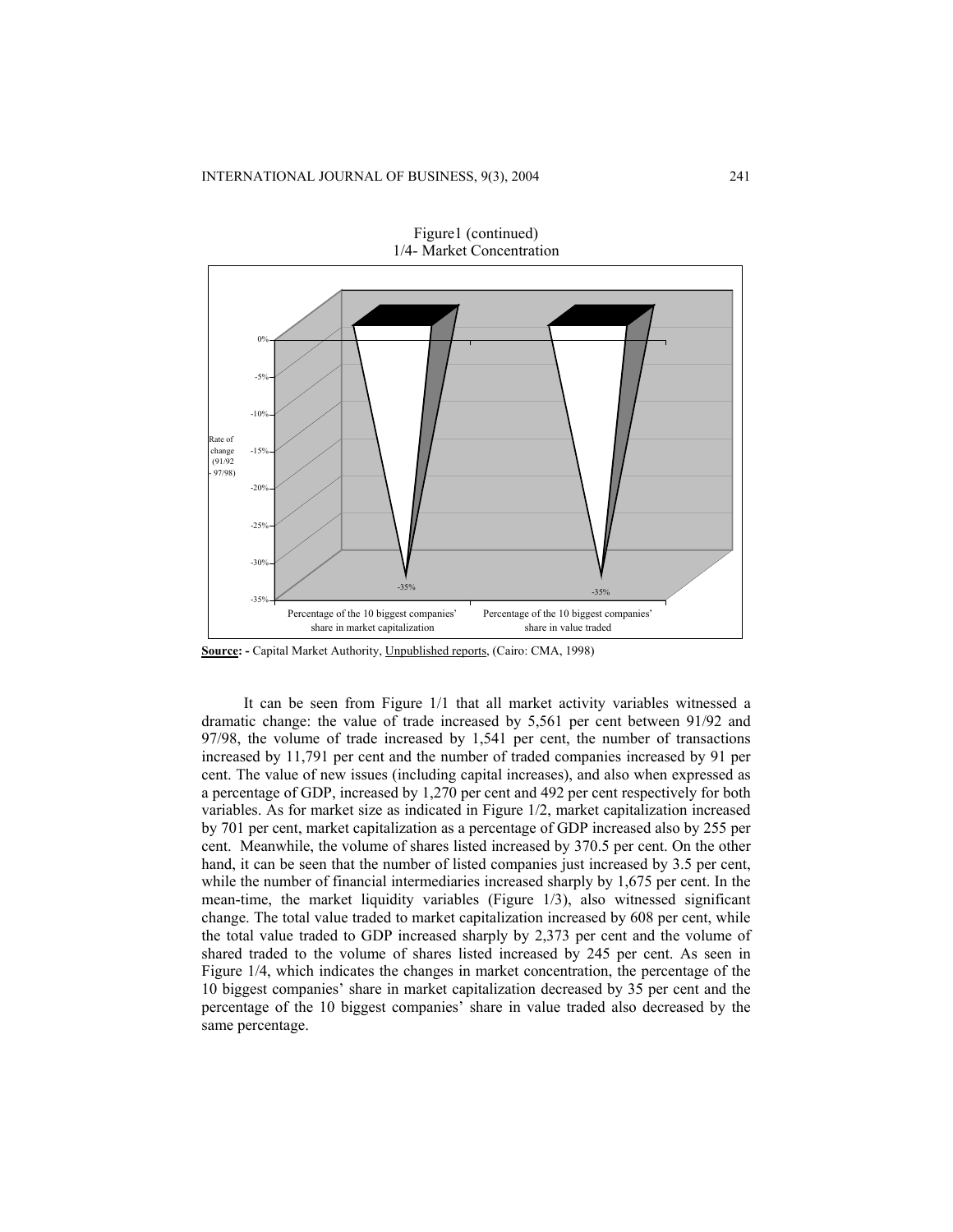## **III. SELECTED LITERATURE ON THE COST OF CAPITAL**

At its simplest level, the cost of equity capital can be seen as comprising a dividend yield plus a capital gains component, although the former may be regarded as being more predictable than the latter. Furthermore, if capital gains are induced by retentions, then the dividend versus capital gains split may be viewed as an arbitrary division of earnings, and so an earnings yield model of the cost of equity capital may, under certain circumstances, be equivalent to a dividend growth model of the cost of equity (Karathanassis, 1983). The well-known theoretical basis of this by Miller and Modigliani (1961) follows from the assumption of perfect frictionless capital markets and ignores tax distortions. However, in practice dividends contribute more to value than earnings (Rees, 1997) and personal tax effects can be distortionary (Pointon, 1996; and Dempsey, 1997).

Growth effects can be important contributors to the cost of equity capital, especially in instances of strong brand names (e.g. Coca-Cola (Financial Times, 1998)) or a strong market position (e.g. Microsoft (Economist, 1999)). From a modelling perspective there may need to be a way of reconciling differences between dividend growth, earnings growth and asset growth (Ashton, 1995). As to earnings growth it is important not to place overemphasis on growth that may not be sustainable (Barberis, 1998; and Wadhwani, 1999). Fama and French (1998) have demonstrated that growth stocks tend to underperform compared with value stocks. Furthermore, analysts' forecasts can be over-optimistic, as evidenced by new equity offerings (Dechow *et al,* 1997). As to a sample of 42 UK analysts, Barker (1999) found that, as far as valuation models are concerned, the price-earnings ratio is preferred when analysing the services, industrials and consumer goods sectors, whereas the dividend yield is predominant in the financial and utilities sectors.

Such classifications into price-earnings and yield-valued shares were supported by regression results, revealing that retentions contribute relatively more to the value of the PE classified shares and dividends contribute more to the value of the shares which the small sample of analysts regarded as yield shares. Incidentally, for smaller US stocks, Naranjo *et al* (1998) found that the ex-ante long-run dividend yield was positively related to returns.

Krishnan and Moyer (1996) found support for Myers (1984) pecking-order hypothesis that retentions were a preferred form of finance to new equity but that debt finance is preferred to new equity. They also found size and growth to be important determinants of capital structure in several countries including the US, Germany, Japan and Italy. The link between gearing and the cost of equity, at least in terms of dividend payout ratios, has been examined by Chang and Rhee (1990) who found that the higher the payout ratio the greater the degree of US debt financing.

Firm size may also be an important key factor. Large institutional investors may not find it worthwhile to research into the performance and potential of smaller firms, since they would avoid investing too much equity in an individual firm. By contrast, their investments in larger firms would tend to push up prices and depress returns. As to emerging markets, Fama and French (1998) find that smaller stocks tend to generate higher returns than larger stocks, although their investigation did not cover Egypt.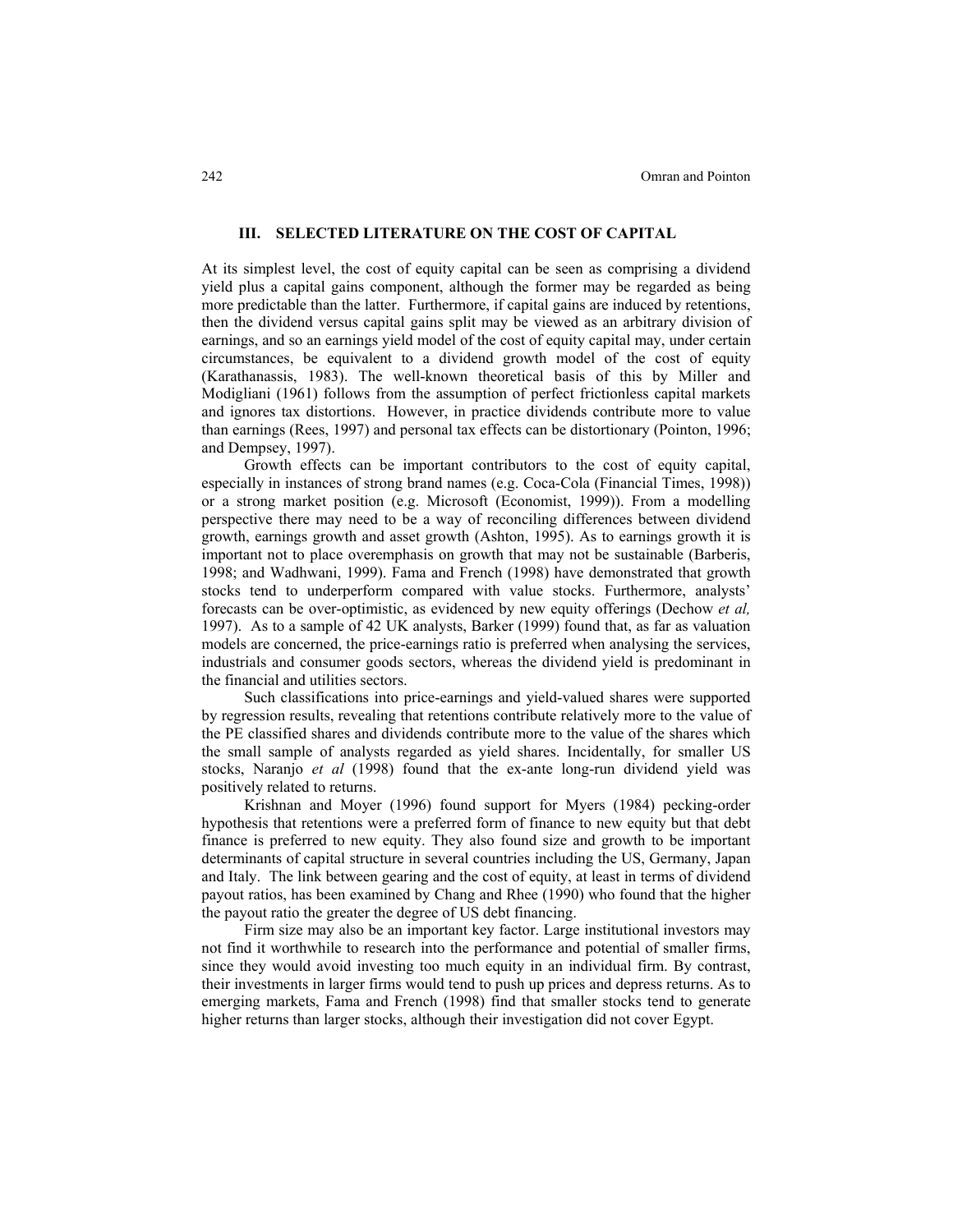The overall cost of capital may, of course, be affected by the capital structure of the firm. However, in a perfect, frictionless, tax-free environment the division of the net operating earnings between equity and debt should not affect total value (Modigliani and Miller, 1958). This holds within a given business risk category, of course. As to the irrelevance of taxation in a general equilibrium model, Rutterford (1988) found support for this above-mentioned proposition in her results revealing that, for several countries, tax was not a significant factor in the determination of a firm's capital structure. In a mail survey of UK and US firms Hooper (1994) also found more support for tax irrelevance than for the view that raising finance in countries with high corporate tax rates increased the value of the multinational. Nevertheless, one third of multinationals in his sample did support the value-increasing hypothesis. In another mail survey, Norton (1991) had found that key determinants of capital structure had included tax implications, as well as financial flexibility and stock market concerns. The emphasis of this study is on the cost of capital rather than capital structure *per se*. Nevertheless it is worth noting that Rajan and Zingales (1995) found the gearing was positively related to tangibility (collateral) in the US, Japan, Germany, France, Italy, the UK and Canada, positively related to size (diversified risk, although not in Germany), negatively related to the market to book ratio (perhaps since equities are issued when prices are high) and negatively related to profitability (as internal funds are preferred).

### **IV. METHODLOGY AND DATA**

### **A. Empirical Models: Specifications**

To achieve the objectives of the paper the cost of capital is split into component costs for equity and debt. The cost of debt is already known from market rates of interest, apart from any tax adjustment, which is determined by the corporate tax rate and whether the firm was in a tax-paying position.

The simplest model of the cost of equity that can be used as a benchmark is the inverse of the price-earnings ratio. This would normally be appropriate if: the company had constant underlying earnings that could be distributed as dividends, the equityfinanced portion of any reinvestments would earn a rate of return exactly equal to the cost of equity, and all these details were communicated to shareholders and regarded as certain. This is the basis for Model 1 and is used merely as a starting point. Of course, there is no reason why earnings should be constant in the future, for companies may have growth opportunities.

This leads to Model 2. For this we took the familiar Gordon growth model (Gordon, 1962) and cast it in terms of earnings as follows:

$$
k_e = d_0 (1 + g)/P_0 + g \tag{1}
$$

$$
= (e_0/P_0)(1-b)(1+g)+g
$$
 (2)

Hence:

$$
k_e = (1/PE ratio)[1 - (e_0 - d_0)/e_0](1 + g) + g
$$
 (3)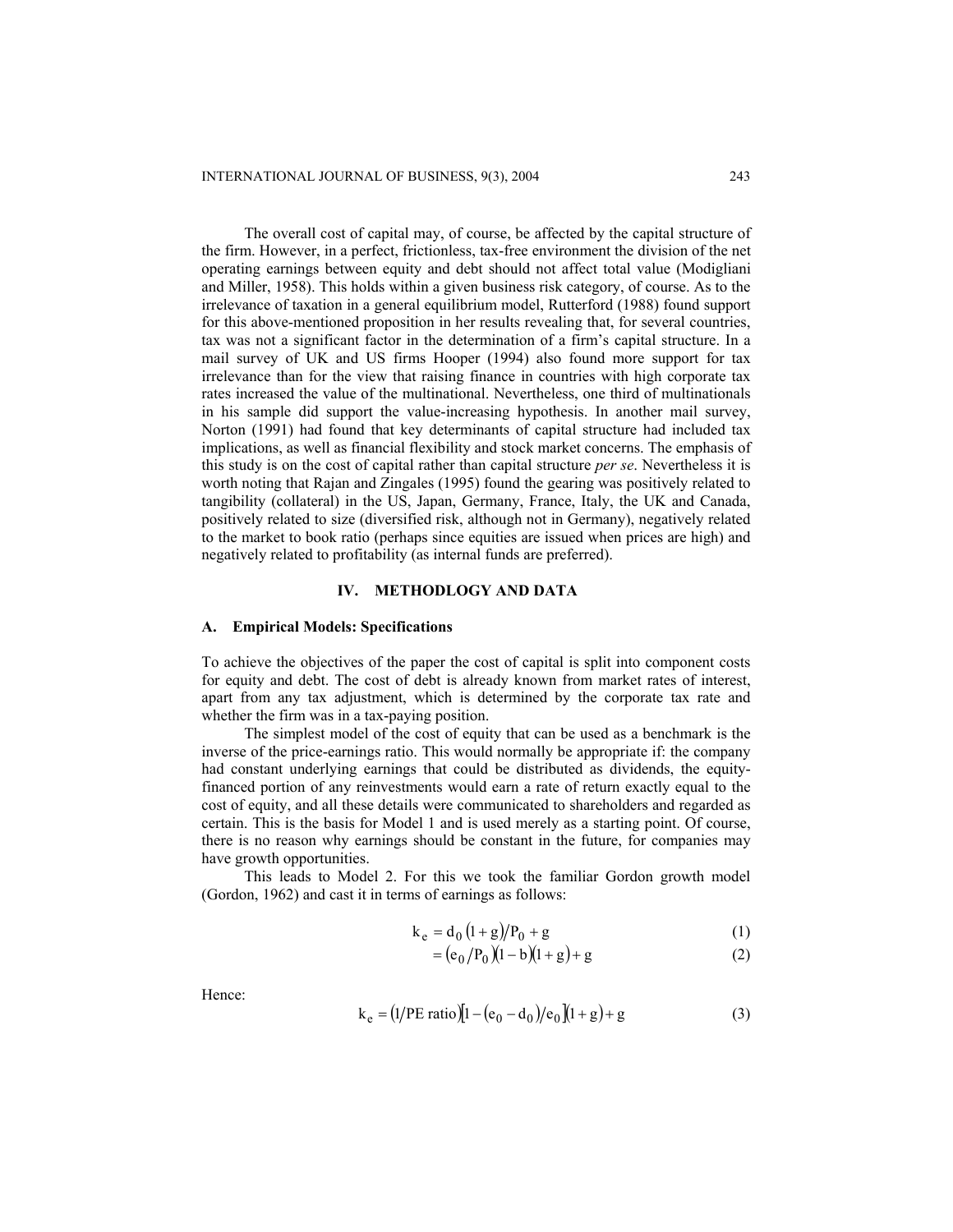where:  $k_e$  = the cost of equity capital; b = the retention ratio;  $d_0$  = dividends per share;  $e_0$  = earnings per share; g = the growth rate (see below), and P<sub>0</sub> = the current ex-div share price.

Strictly, under this formulation a constant payout ratio is assumed and hence the constant compound growth rate in dividends equals the compound growth rate in earnings. The estimate for *g* was based upon the average of the net earning's growth of the current and previous years.

Of course, predicting a growth rate is difficult. An objective and rational measure is to assume that the firm does generate a growth in earnings, but that rate is a normal rate. Such a rate can be regarded as being consistent with the rate of return on the equity financed portion of reinvested funds being equal to the cost of equity itself.

So, the third model avoids the issue of attempting to estimate separately the growth factor by assuming that earnings grow at the rate br  $=$  bk, where r is the rate of return on the equity financed portion of reinvested funds. The earnings formulation:

$$
k_e = e_1 (1 - b)/P_0 + br
$$
 (4)

is modified so that  $r = k_e$ . Hence, denoting this cost as  $k_e^c$  we have (see Appendix):

$$
k_e^c = 1/[PE ratio - (e_0 - d_0)/e_0]
$$
 (5)

Even though it may be sensible to consider the Capital Asset Pricing Model, as an alternative way to derive the cost of capital this was not chosen because the betas were not publicly available through databases, such as Datastream, for Egyptian companies. However, it needs to be mentioned that, at least as far as an international capital asset pricing model is concerned, many emerging markets have very low betas, and indeed some are negative reflecting highly segmented financial markets which casts some doubt on the appropriateness of the model (see Buckley, (2000) p.480, who cites Godfrey and Espinosa, 1996; see also Harvey, 1995).

With regard to the overall cost of capital, two different versions were used. The first was based on a weighted average of debt and equity component costs according to book values of debt and equity. The second utilized market values instead. Multiple regressions were performed to explain the determinants of the cost of equity capital. From the selected literature in Section III, an initial checklist of possible independent variables are given below, together with hypothesized positive or negative relationships:

- (Reserves and retained earnings)/total investment (negative): since internal funds should avoid issue costs and reduce the cost of equity, consistent with the pecking order hypothesis (Krishnan and Moyer, 1996; Myers, 1984).
- Net Earnings' Growth (positive): since high growth should command a higher cost of equity (although paradoxically, Fama and French (1998) find that growth stocks around the world generate lower returns than value stocks);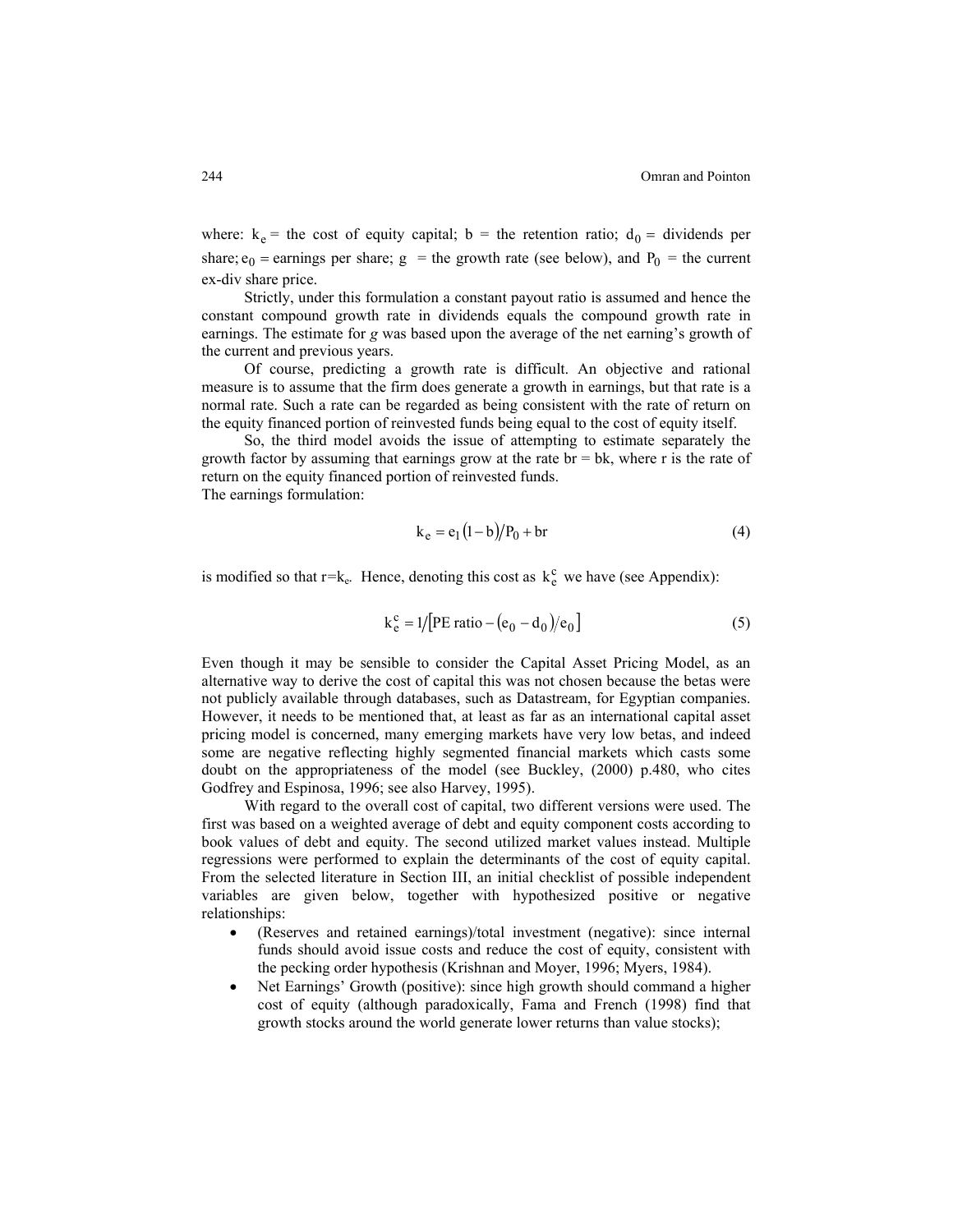- Net Fixed Asset Growth (positive): again since high growth should command a higher cost of equity;
- Natural Logarithm of Market Capitalisation (negative): as larger companies should have a lower cost of equity through economies of scale in raising finance, although empirically smaller firms tend to generate higher returns (see, for example, Fama and French, 1998);
- Actively Traded Dummy: a dummy variable to reflect an anticipated lower cost of equity for actively traded companies;
- Gearing (positive): to reflect the capital perspective of financial risk (total liabilities/equity) (see Chang and Rhee, 1990);
- Long term Debt/Equity (positive): a similar argument;
- Long term Debt/Total Investment (positive): again a similar argument;
- Times Interest Earned (negative): since greater coverage reduces financial risk;
- Standard Deviation of Earnings (positive): as a measure of business risk (based on five years of earnings) (see Modigliani and Miller, 1958);
- Quick Ratio (positive?): since low liquidity may constrain profitable investment, and hence it is included as an intervening variable. On the other hand, it can be argued that too much liquidity indicates an inefficient use of funds, so it is debatable whether the sign should be positive or negative;
- (Cash and Short-term Investments)/Current Liabilities (positive?): ditto;
- Fixed Assets/Total Assets (negative): since asset backing may make the business more secure and hence reduce the cost of capital.
- Tax/Net Profit Before Tax (negative): since tax reduces returns to investors and also the cost of debt may be reduced through the tax deductibility of interest (Modigliani and Miller, 1963); and
- q–ratio (positive): since a higher q value should reflect more growth opportunities and a higher cost of equity (see Krishnan and Moyer (1996), although Fama and French (1995) do not find a significant relationship between the *q* effect on earnings and its effect on returns).

Clearly, there would be too many variables if all were included in one model. Instead, step-wise regressions were performed to determine the most efficient explanation of factors governing the cost of equity capital.

In the modelling procedure it was necessary to be prepared in advance for the possible occurrence of multicollinearity. In a simple bivariate regression the correlation coefficient squared, i.e. R squared, reveals the proportion of the variation in the hypothesized independent variable that explains the variation in the hypothesized dependent variable. Hence an R square of, say, 50 per cent, would explain on 25 per cent of the dependent variable's variation. Clearly, when two hypothesized independent variables are highly correlated, say more than 50 per cent, then 25 per cent of the variation in one hypothesized independent variable is explained by the variation in the other. Normally some degree of multicollinearity exists and so there is an element of judgment as to the limit of toleration. A benchmark of an upper limit of 50 per cent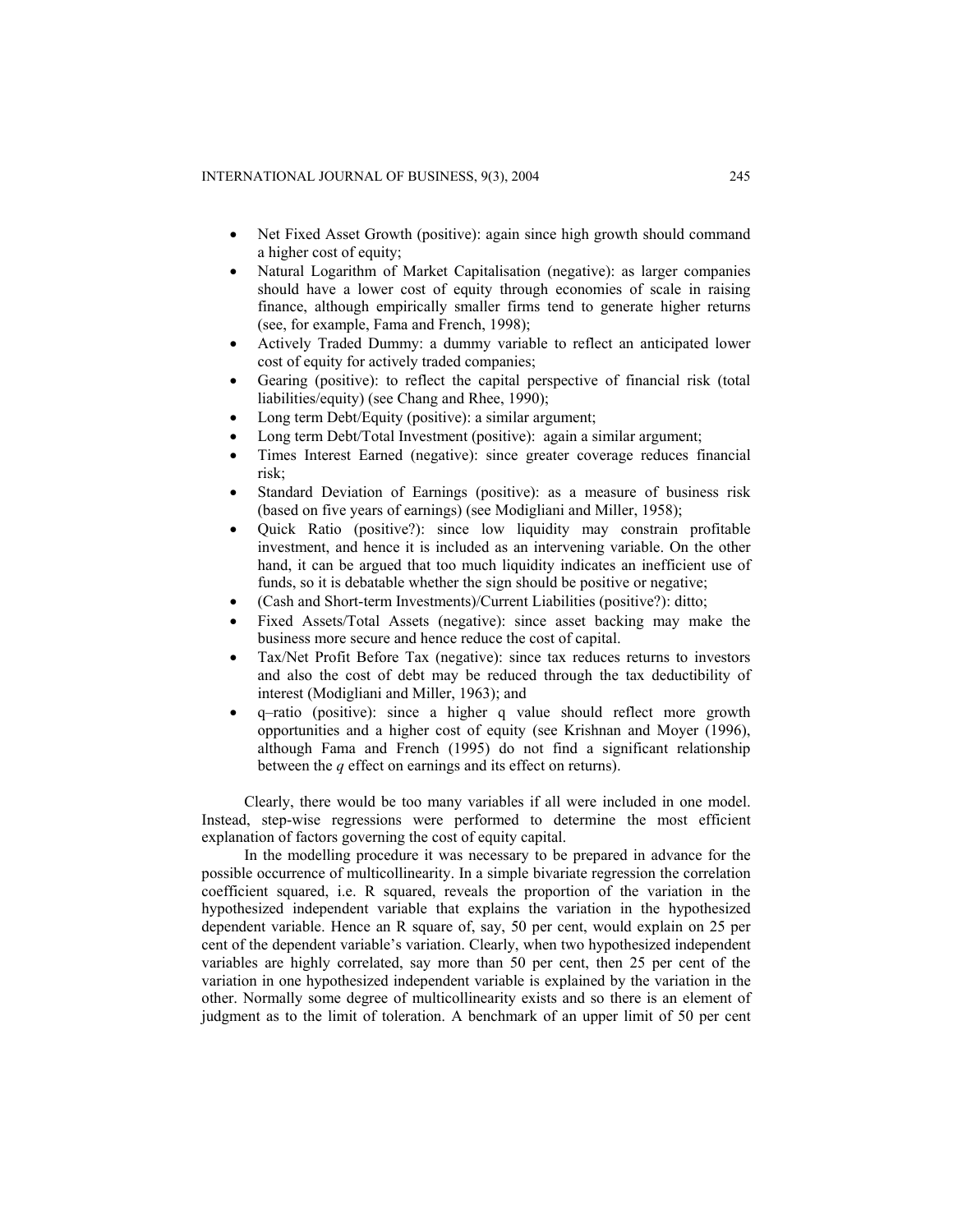correlation, representing 25 per cent of the variation, was regarded as tolerable. However, in the event, the cross correlations did not usually approach this limit.

### **B. Data Set**

The data were drawn from the financial information provided in *Kompass Egypt Financial Year Book 1998/99* (Fiani & Partners, 1999). This rich source of financial data displays the financial statistics of respective companies in Egypt in a consistent manner, so that selected items are on a comparable basis, following generally accepted accounting principles, where appropriate. Additionally, there are some limited data items relating to the stock market, for example, the price-earnings ratio, and market capitalization. Five years of data, until 1998, were required to determine the standard deviation of earnings. Where these were not available, companies had to be excluded, leaving 122 compares. Hence, any survivorship bias needs to be treated as a *caveat* to the results. Further outlier companies were excluded due to abnormal figures. Consequently, the final sample size was 119 companies.

## **V. EMPIRICAL FINDINGS**

### **A. Analysis of Variance: Equity Cost of Capital**

In Table 1, Panel A, we set out the estimates for the cost of equity capital under the three models, according to whether the shares are actively traded or not. Under Model 1 the average (mean) cost of equity is 11.28 per cent for the actively traded companies and a little higher at 14.07 per cent for the non-actively traded companies. The mean costs of equity under Model 3 are similar (11.78 and 16.36 per cent, respectively). However, the costs under Model 2 are higher and reversed (26.89 and 24.03 per cent, respectively. An ANOVA test was performed by which the variation between the two groups (active and non-active) was separated from the variation within each group. The F-ratio measures the ratio of the between-group estimate to the within-group estimate. Under Models 1 and 2, the P-Values of the F-tests exceed 0.05, so there are no statistically significant differences between the means of the actively and non-actively traded companies. However Model 3 is significant in this respect (the P-Value is only 0.0371).

The difference between the means under Model 3 is also confirmed using Fisher's least significance different test. At the 95 per cent confidence level there is no statistically significant difference between the means, so there is a 5 per cent risk of concluding that the pair of means is significantly different when the actual difference is zero. To examine the differences between the medians, the Kruskall-Wallis test is applied. For each of the three models the P-Value exceeds 0.05, so there are no statistically significant differences between the medians of the cost of equity capital of the actively and non-actively traded companies, at the 95 per cent level of confidence.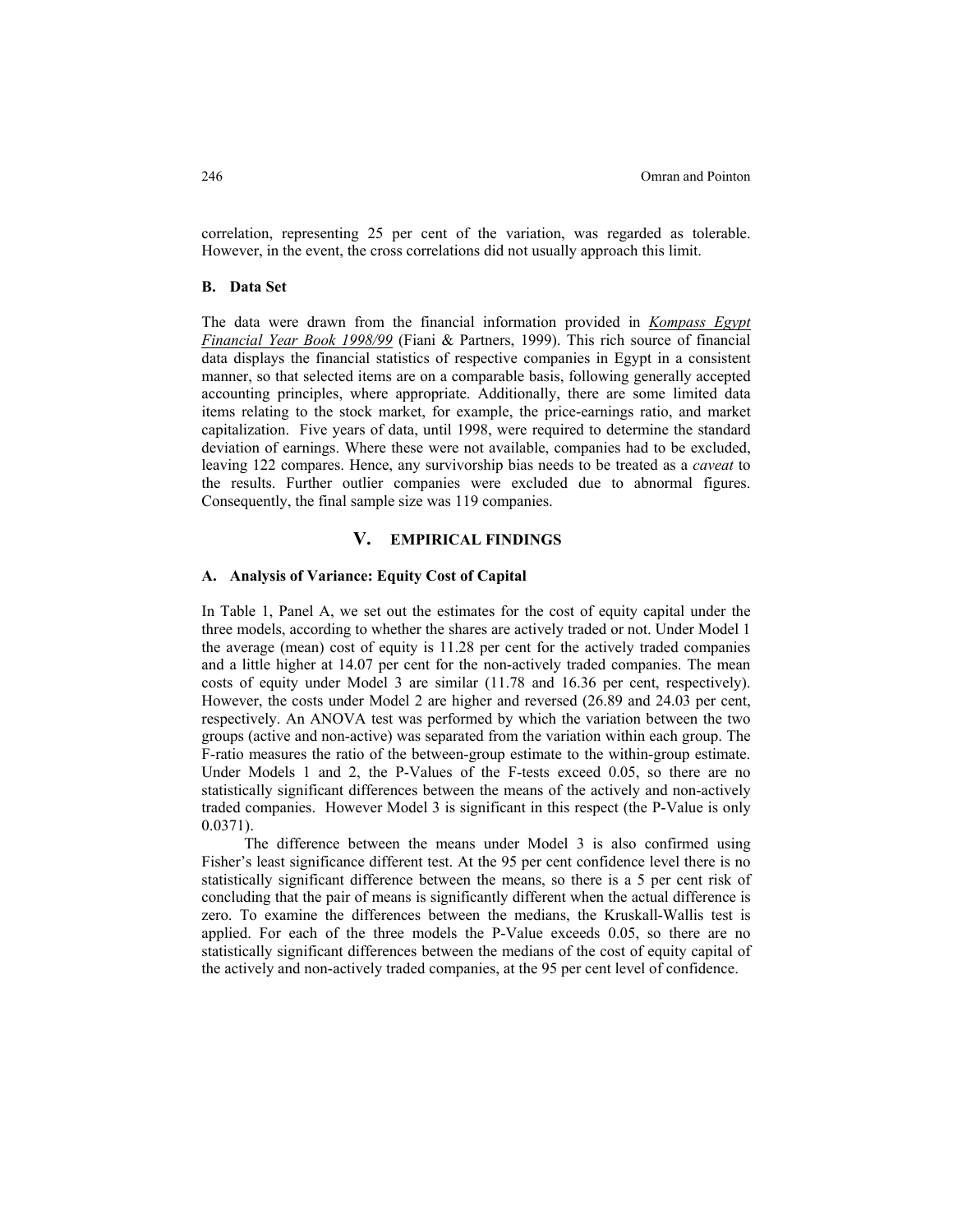| Table 1                 |  |
|-------------------------|--|
| Cost of equity in Egypt |  |

| Panel A. Cost of equity classified into actively traded and non-actively traded companies |           |         |           |
|-------------------------------------------------------------------------------------------|-----------|---------|-----------|
|                                                                                           | Model 1   | Model 2 | Model 3   |
| Means $(\% )$                                                                             |           |         |           |
| Active (A) (76 Companies)                                                                 | 11.28     | 26.89   | 11.78     |
| Not Active (N) (43 Companies)                                                             | 14.07     | 24.03   | 16.36     |
| ANOVA F-Ratio                                                                             | 2.60      | 0.19    | $4.47**$  |
| Fisher's least significant difference test:                                               | $A-N$     | $A-N$   | $A-N**$   |
| Kruskall-Wallis Median Test Statistic:                                                    | 0.0012    | 0.0072  | 0.0058    |
| Cochran's C-test:                                                                         | $0.9141*$ | 0.6042  | $0.9356*$ |
| Bartlett's test:                                                                          | 1.8697*   | 1.017   | $2.2229*$ |
|                                                                                           |           |         |           |

#### Panel B. Cost of equity classified by industry

|                                             | Model 1 | Model 2  | Model 3    |
|---------------------------------------------|---------|----------|------------|
| Means $(\% )$                               |         |          |            |
| Food (A) (22 Companies)                     | 14.20   | 16.86    | 15.77      |
| Heavy Industries (B) (53 Companies)         | 11.05   | 24.44    | 11.63      |
| Contracting (C) (23 Companies)              | 11.87   | 48.80    | 12.78      |
| Services (D) (21 Companies)                 | 11.78   | 18.68    | 12.89      |
| <b>ANOVA F-Ratio</b>                        | 0.82    | $5.71*$  | 0.89       |
| Fisher's least significant difference test. | $A-B$   | $A-B$    | $A-B$      |
|                                             | $A-C$   | $A-C**$  | $A-C$      |
|                                             | $A-D$   | $A-D$    | $A-D$      |
|                                             | $B-C$   | $B-C**$  | $B-C$      |
|                                             | $B-D$   | $B-D$    | $B-D$      |
|                                             | $C-D$   | $C-D**$  | $C-D$      |
| Kruskall-Wallis Median Test Statistic:      | 2.7283  | 11.6548* | 2.8447     |
| Cochran's C test:                           | 0.3765  | 0.3142   | $0.4210**$ |
| Bartlett's test                             | 1.1438* | 1.0100   | 1.2322*    |

\*, and \*\* Significant at the one and five percent level, respectively.

However, for Models 1 and 3, Cochran's C test and Bartlett's test show that there are significant differences between the standard deviations of the two groups. Hence, the ANOVA test needs to be interpreted with caution.

A similar analysis is performed in Panel B for companies grouped according to industry instead. The four groups are characterised as follows:

A: Food – agriculture, food; B: Heavy industries – textiles, paper, fertilizers, pharmaceuticals, building, cement, metallurgy and engineering; C: Contracting – contracting and real estate; D: Services – tourism, social health and culture services, transport and trade and distribution.

The analysis is reported for companies grouped according to industry, in order to determine whether industrial classifications reveal significant variations. The rationale here is that the cost of equity represents the rate of return required by shareholders and that the return that can be earned depends upon what is achievable through the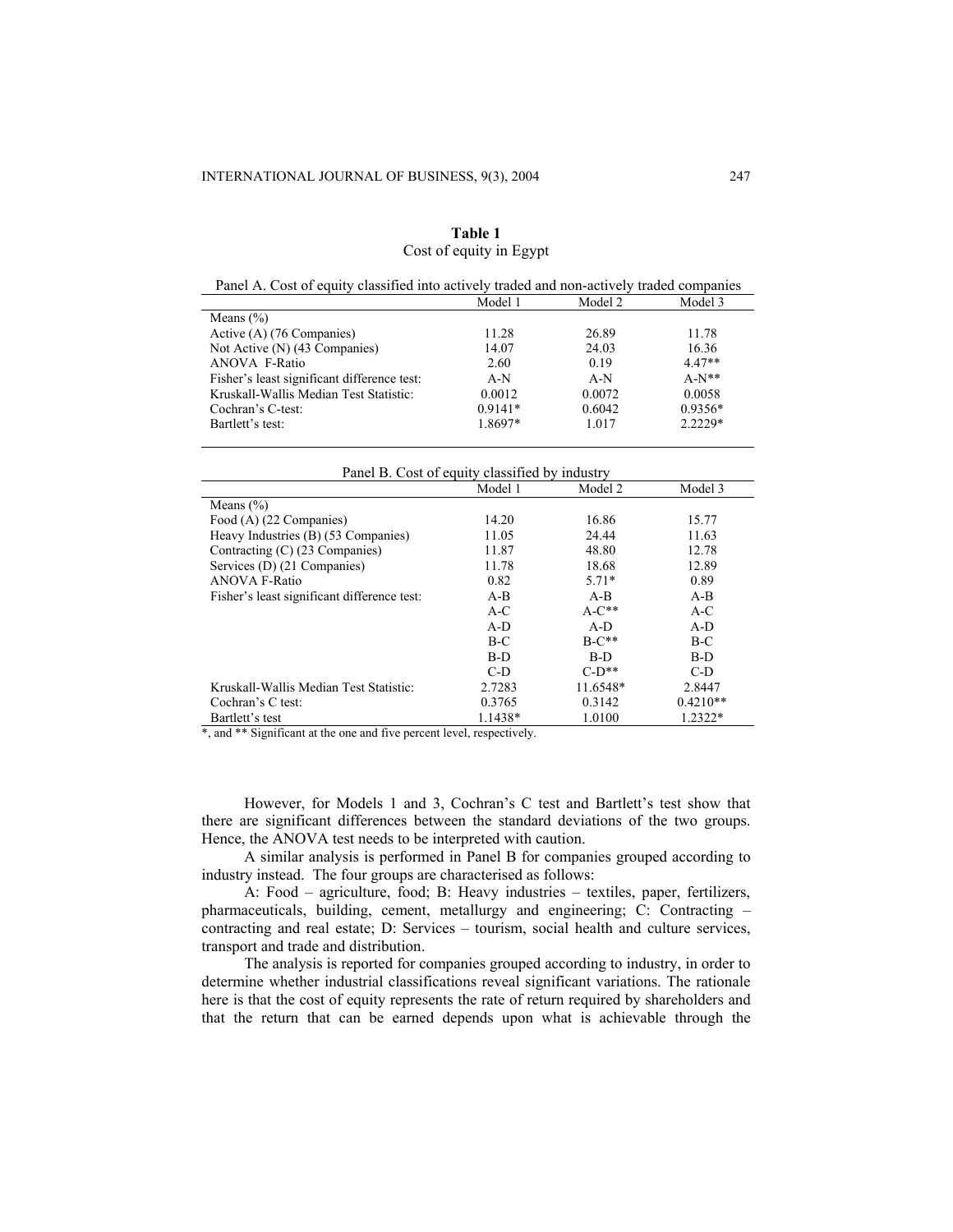employment of the assets, which in turn are applied within a given industrial sector. Different industries are susceptible to different cyclical variations, for example. In prosperous times the property sector may outperform other sectors, yet may be less insulated when the economic climate changes unfavourably. For Models 1 and 3 there are no significant differences between the various pairs of industry categories. However, under Model 2 contracting is much different (see Fisher's test). Indeed the mean cost of equity capital was 48.80 per cent, much out of line with the other sectors. However, the model overestimates the cost of capital in relation to the more conservative models 1 and 3. The medians were also statistically different for Model 2 (see the P-Values of the Kruskall-Wallis Median test result in Panel B). Once again the standard deviations of the costs of equity for different industries were statistically different for Models 1 and 3 (see Bartlett's test in Panel B).

Overall, however, the mean costs of equity were around 11 to 13 per cent (using the conservative estimates as reflected in Models 1 and 3) except for food, where the mean cost of equity was around 14-17 per cent (considering all three models). As a separate exercise, as seen in Table 2, the inverse of the price-earnings ratio was compared for 41 countries. For Egypt, the cost of equity on this basis is very high and was exceeded in 1998 by only Peru, Pakistan and Columbia. However, it can be argued that on account of the economic and political situation in Egypt, investors might ask for a higher return because they will bear more risk compared with other countries. Additionally, the risk-free rate in Egypt was around 9 per cent. Hence Egypt has a relatively high cost of capital compared with other countries. Also, these figures need to be considered within the context of Egypt as a new emerging market, so we would expect the cost to be relatively high. From an investor's perspective, however, the main issue is the extent to which this return is sustainable.

| Countries    | 1998  | Average* |
|--------------|-------|----------|
| Peru         | 55.56 | 5.81     |
| Pakistan     | 20.41 | 4.74     |
| Colombia     | 12.82 | 5.48     |
| South Africa | 9.52  | 5.48     |
| Argentina    | 9.09  | 5.88     |
| Turkey       | 9.01  | 6.18     |
| Norway       | 8.77  | 5.25     |
| India        | 8.62  | 8.14     |
| Chile        | 8.06  | 5.95     |
| Austria      | 7.30  | 4.73     |

**Table 2** Cost of equity estimates: an international comparison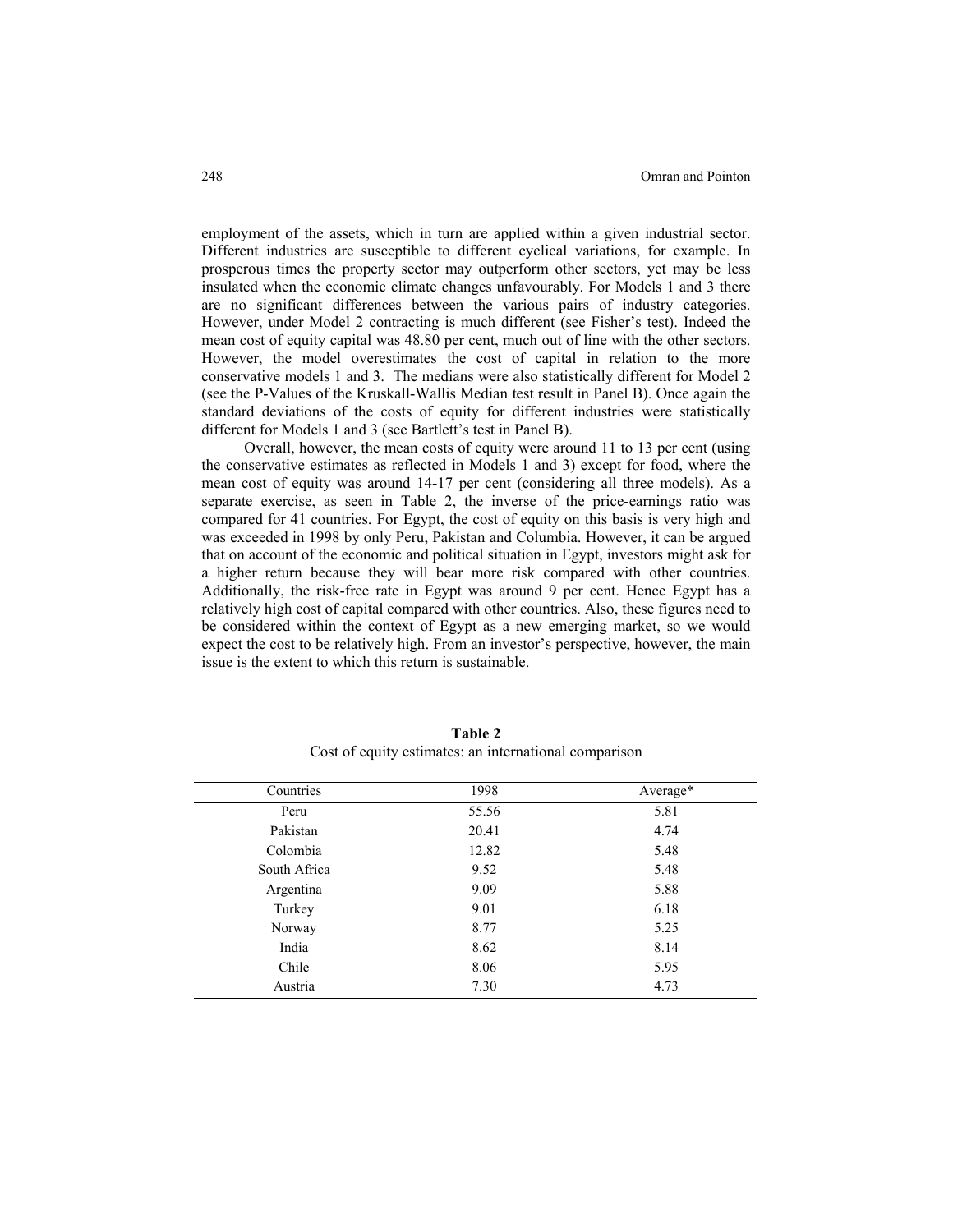| Countries   | 1998 | Average* |
|-------------|------|----------|
| Hong Kong   | 7.30 | 5.39     |
| Malaysia    | 6.80 | 7.45     |
| Poland      | 6.76 | 5.13     |
| Philippines | 6.71 | 5.54     |
| Mexico      | 6.29 | 5.42     |
| Venezuela   | 6.25 | 5.23     |
| Luxembourg  | 5.99 | 6.08     |
| Indonesia   | 5.68 | 6.38     |
| Germany     | 5.43 | 5.09     |
| Sweden      | 5.24 | 5.20     |
| Taiwan      | 5.21 | 4.31     |
| Canada      | 5.08 | 4.32     |
| France      | 5.03 | 1.82     |
| Singapore   | 4.95 | 7.70     |
| Denmark     | 4.95 | 6.35     |
| <b>UK</b>   | 4.85 | 4.77     |
| New Zealand | 4.74 | 7.89     |
| South Korea | 4.61 | 4.63     |
| Finland     | 4.52 | 7.69     |
| Netherlands | 4.39 | 16.89    |
| Bulgaria    | 4.37 | 10.35    |
| Australia   | 4.33 | 4.93     |
| Spain       | 4.24 | 7.42     |
| Switzerland | 4.18 | 5.89     |
| Belgium     | 4.10 | 6.79     |
| Italy       | 3.86 | 6.12     |
| Greece      | 3.77 | 5.88     |
| Portugal    | 3.66 | 5.55     |
| <b>USA</b>  | 3.61 | 8.82     |
| Japan       | 1.98 | 5.91     |
| Thailand    | 1.94 | 5.42     |

# **Table 2 (continued)**

\* average over the previous five years to 1998. Source: Datastream, own calculations.

# **B. Determinants of the Cost of Equity Capital**

Multiple regressions were performed to explain the determinants of the cost of equity capital. For Model 2 the results in forthcoming tables are not shown in some instances. The reason for this is that the growth estimates that were used in the formulation for the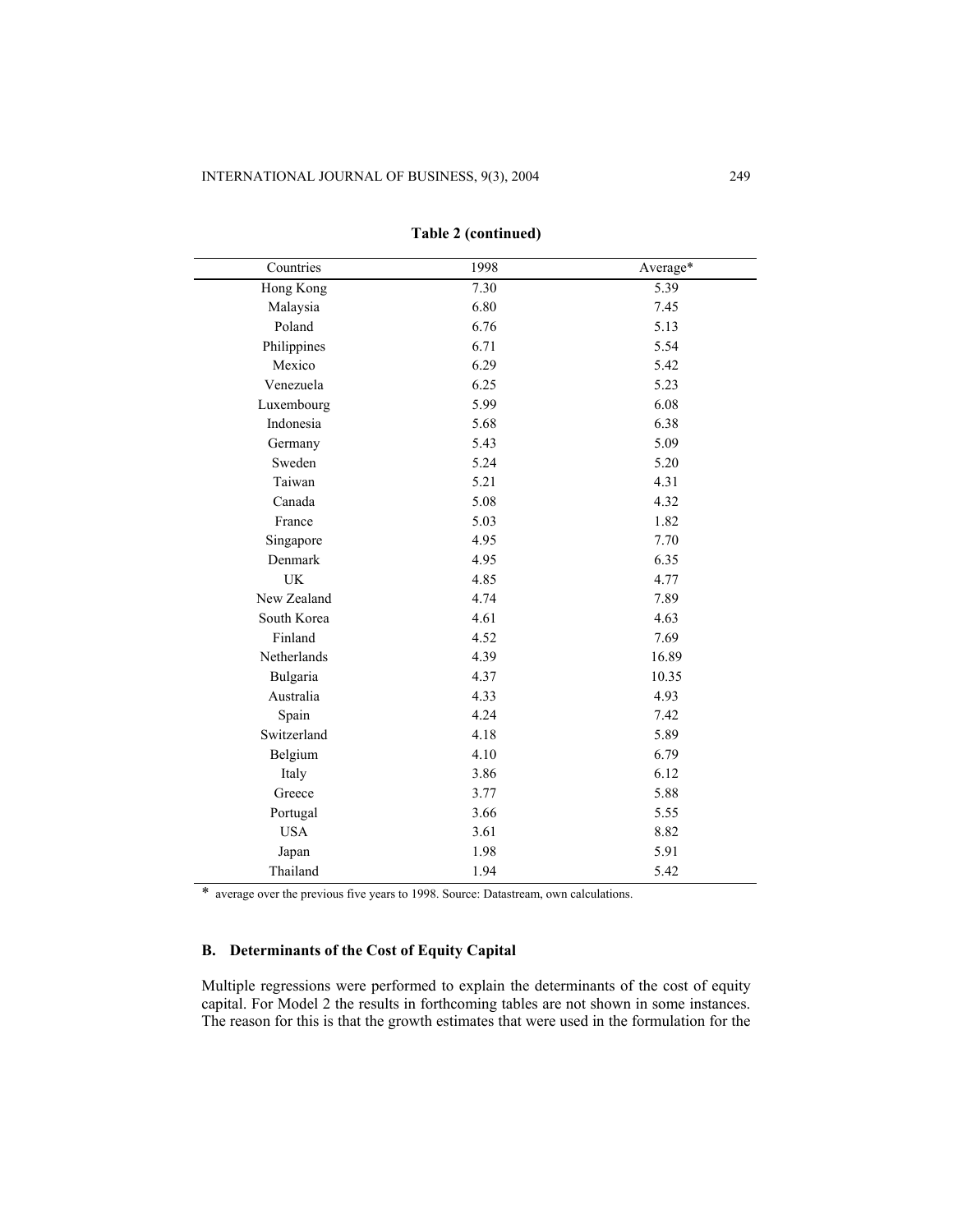cost of equity, in some cases were so extreme that the moduli of the resultant coefficients in the final models were exponentially high.

In Table 3, Model 1's cost of equity, for the whole sample of companies, is determined by reserves, earnings growth, size and active trading. These factors are significant at the 1 per cent level. The negative co-efficient for size, indicating that smaller firms have a higher cost of capital, is consistent with Fama and French (1998); whereas the positive coefficient for reserves is inconsistent with Krishnan and Moyer (1996), and reveals unexpectedly that firms with higher reserves have a higher cost of capital. The latter may be due to a moderate collinear relationship with net earnings' growth, although at the time the authors did not investigate this further. The adjusted Rsquare is 82.33 per cent, implying an excellent explanation of the cost of equity. Model 3 is very similar except that reserves are not reflected in the final model.

For actively traded companies, the cost of equity is significantly affected by size, under Models 1 and 3, for which the natural logarithm of the market capitalisation is a significant variable. Growth potential as reflected in the q-ratio, can also be significant (see Model 1) and is consistent in sign with Fama and French (1998). However the adjusted R-squares are quite low for Models 1 and 3.

However for Model 2, financial and business risks are key factors, as indicated by gearing, times interest earned and the standard deviation of earnings. However the signs of the coefficients of variables reflecting financial risk are unexpected. The business risk factor, however, agrees with the inference of Modigliani and Miller (1958). The adjusted R-square now increases to 20.25 per cent for Model 2.

Non-actively traded companies by contrast, have costs of equity determined by reserves, earnings growth, size (agreeing with Fama and French, 1998) and business risk. The adjusted R-square for Model 1 is 85.23 per cent, so this model provides a very good explanation of the equity cost of capital. For Model 3 the adjusted R square is 33.08 per cent, although the independent variables are all significant at the 1 per cent level.

So, how do these analyses inform researchers about the differences between actively and non-actively traded companies? First, for the actively traded companies, the R squares are lower. Perhaps the reason for this is that investors in such companies place more importance upon the industrial context instead. Indeed, it will be noted later that the R squares for the industry based models, pooling both actively and non-actively traded companies, are much higher than for the actively traded companies not identified by industry. Second, Model 1 (Table 3) indicates the greater significance that market participants in actively traded company shares place upon the q ratio. Given that q is a market to book ratio this means that the greater the degree of active trading in the market, the greater the importance of the market value. As stated earlier, the Fama-French small firm effect is also evident for both actively and non- actively traded companies. Third, the more highly geared actively traded companies have lower costs of capital, as observed by the negative coefficient for gearing in Model 2 of Table 3. This result however can in part be reconciled to the evidence for the non-actively traded companies, for it suggests that firms relying on other sources of finance have higher costs of capital. Indeed for non-actively traded companies, firms utilising reserves and retentions have higher costs of capital.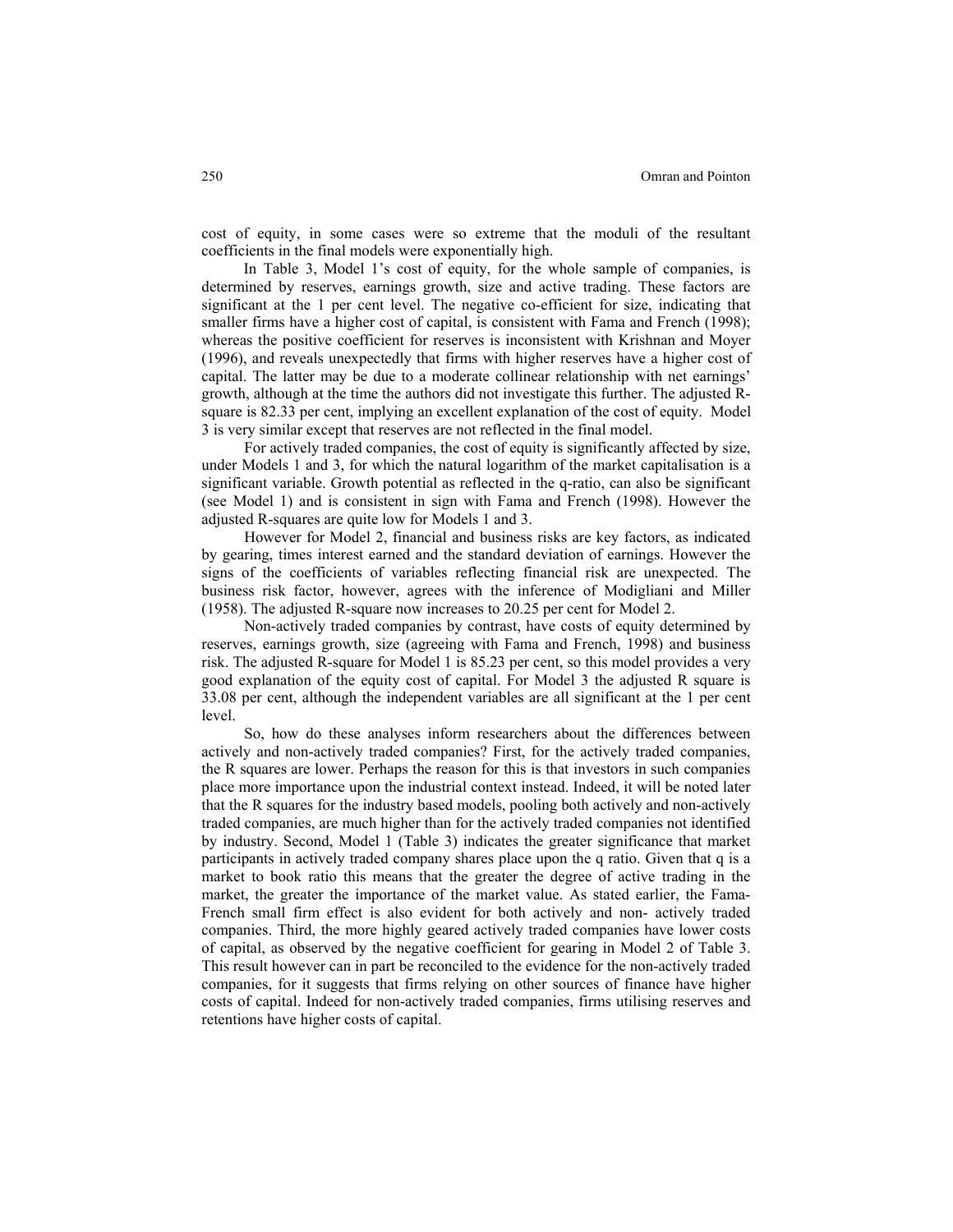|                                                                        |                |                              | Dependent Variable: Cost of Capital |              |                                |                    |              |                                    |              |
|------------------------------------------------------------------------|----------------|------------------------------|-------------------------------------|--------------|--------------------------------|--------------------|--------------|------------------------------------|--------------|
|                                                                        |                | Whole Sample (119 Companies) |                                     |              | Actively Traded (76 Companies) |                    |              | Non-actively Traded (43 Companies) |              |
| Independent Variables                                                  | Model 1        | Model <sub>2</sub>           | Model <sub>3</sub>                  | Model 1      | Model <sub>2</sub>             | Model <sub>3</sub> | Model 1      | Model 2                            | Model 3      |
| Constant                                                               | 0.52           |                              | $\frac{5}{2}$                       | 3            | $-1.98$                        | 24                 | 0.61         |                                    | $\Xi$        |
|                                                                        | $(6.59)*$      |                              | $(5.62)^*$                          | $(5.29)^*$   | (.1.85)                        | $(5.74)^{*}$       | $(2.87)$ *   |                                    | $(2.60)***$  |
| (Fleserves and Fletained Earnings)/Total Investment                    | $\frac{4}{10}$ |                              |                                     |              |                                |                    | 0.433        |                                    | 8o           |
|                                                                        | $(3.02)^*$     |                              |                                     |              |                                |                    | $(2.99)^*$   |                                    | $(2.07)***$  |
| Net Earning Growth                                                     | 0.017          |                              | 0.018                               |              |                                |                    | 0.017        |                                    |              |
|                                                                        | $(6.68)*$      |                              | $(3.27)^*$                          |              |                                |                    | $(3.94)^*$   |                                    |              |
| Natural Log of Market Capitalisation                                   | -0.032         |                              | $-0.056$                            | -0.007       |                                | ទី                 | ទី           |                                    | -0.10        |
|                                                                        | $(-4.38)^*$    |                              | $(-3.58)*$                          | $(-2.14)$ ** |                                | $(-2.97)^{*}$      | $(-2.54)$ ** |                                    | $(-2.55)***$ |
| Actively Traded Dununy                                                 | 0.085          |                              | -0.15                               |              |                                |                    |              |                                    |              |
|                                                                        | $(-2.93)^*$    |                              | $(-2.48)***$                        |              |                                |                    |              |                                    |              |
| Gearing                                                                |                |                              |                                     |              | -0.95                          |                    |              |                                    |              |
|                                                                        |                |                              |                                     |              | $(2.93)*$                      |                    |              |                                    |              |
| Times Interest Earned                                                  |                |                              |                                     |              | Ş.                             |                    |              |                                    |              |
|                                                                        |                |                              |                                     |              | $(2.04)$ **                    |                    |              |                                    |              |
| Standard Deviation of Earnings                                         |                |                              |                                     |              | 173                            |                    |              |                                    | I            |
|                                                                        |                |                              |                                     |              | $(4.38)$ *                     |                    |              |                                    | $(2.80)$ **  |
| Q Ratio                                                                |                |                              |                                     | $-0.002$     |                                |                    |              |                                    |              |
|                                                                        |                |                              |                                     | $(-2.20)***$ |                                |                    |              |                                    |              |
| F-Ratio                                                                | 26,03*         |                              | $13.17*$                            | 7.19*        | 7.43*                          | $\frac{*}{80}$     | 38.SP*       |                                    | Š.           |
| R-Squared %                                                            | 83.18          |                              | 34.73                               | 16.27        | 23.4                           | 10.51              | 87.5         |                                    | 40.81        |
| Adjusted R-squared %                                                   | 82.33          |                              | 32.1                                | 14.01        | 20.25                          | 932                | 85.23        |                                    | 33.08        |
| *, and ** Siguificant at the one and five percent level, respectively. |                |                              |                                     |              |                                |                    |              |                                    |              |
| Figures between permineses are t staistics.                            |                |                              |                                     |              |                                |                    |              |                                    |              |

Table 3: Multiple Regressions of the Cost of Equity for the Whole Sample and Classified into Actively and Non-Actively Traded Companies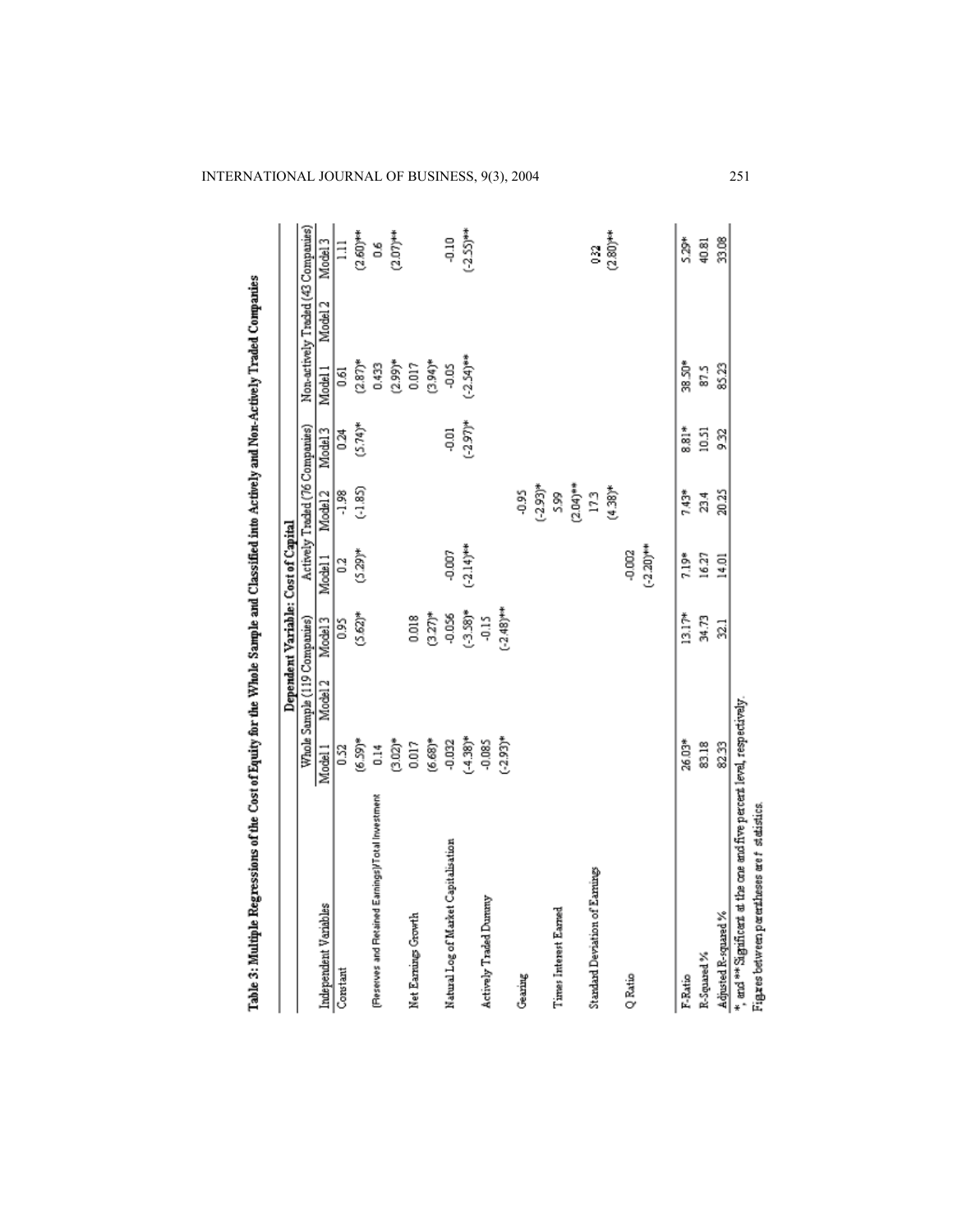Turning now to an individual industry sector, namely the food industry, under Models 1 and 3 the cost of equity capital is determined by liquidity, as represented by the quick ratio and the ratio of cash and short-term investments to current liabilities (see Table 4). These factors are significant at the 1 per cent level of significance. In the food retail sub-sector, liquidity factors are indeed likely to be more important than in the non-food sectors, since customers are more likely to pay by cash. In food manufacturing, the situation is, however, likely to be different. Hence it is not surprising that the quick ratio is a factor explaining the cost of capital. The adjusted R-Squares are high at 65.18 and 72.70 per cent, respectively, for Models 1 and 3, indicating a good fit. For Model 2, the cost of equity is significantly determined by income gearing and business risk, accounting for 55.89 per cent (50.70 per cent, when adjusted) of the variation in the cost of equity in the food sector.

In the heavy industries sector, 92.79 per cent (Model 1) and 53.96 per cent (Model 2) of the R-square adjusted variation in the cost of equity are determined by income gearing (times interest earned), capital gearing (long-term debt/total investment) and size (natural logarithm of market capitalisation whose coefficient agrees in sign with Fama and French (1998), as revealed in Table 4). These factors are significant at the 95 per cent level of confidence. The results for heavy industry can be partly explained in terms of the operational gearing that affects heavy industry. On account of high overhead costs, necessary to conduct business, companies are already susceptible to these operational risks. Consequently, financial risk, as depicted in income gearing and capital gearing, adds to the high operational risk with the consequence that the cost of equity is likely to be especially sensitive.

As to contracting and real estate, the most important factors that should affect the cost of capital ought to be measures of growth, since this sector has experienced a rapid expansion. This is borne out by significant variables for the previous net fixed asset growth and the previous net earnings' growth. In Table 4, the previous period's (1996/97) net fixed asset growth is a significant determinant at the 95 per cent level of confidence in Model 2, and fixed assets/total assets are significant factors at the 95 and 99 per cent levels of confidence, in Models 1 and 3, respectively. Other factors include business risk (Model 2), income gearing (Models 1 and 3), previous earnings' growth (Models 1 and 3) and size (Models 1 and 3 reveal a negative sign, again consistent with the findings of Fama and French (1998)). Furthermore, the adjusted R-Squares are high (70.38 to 84.94) in the three models.

Lastly, in the service sector, the only critical variable was the tax ratio, which in itself is not very instructive, although in theory it could have been an intervening variable. Thus growth, size, business and financial risk, liquidity and asset-backing were not significant determinants in the final step-wise regression models for the service sector. A tentative explanation for this strange result is that the service sector is less homogeneous than the other sectors. The food sector, for example, is arguably more homogeneous. Also, contracting and real estate can be regarded as two subsectors that are each broadly affected by the similar external factors, such as the demand for property. However, given the variety of services, it is suggested that it is more difficult to explain the cost of capital in that sector.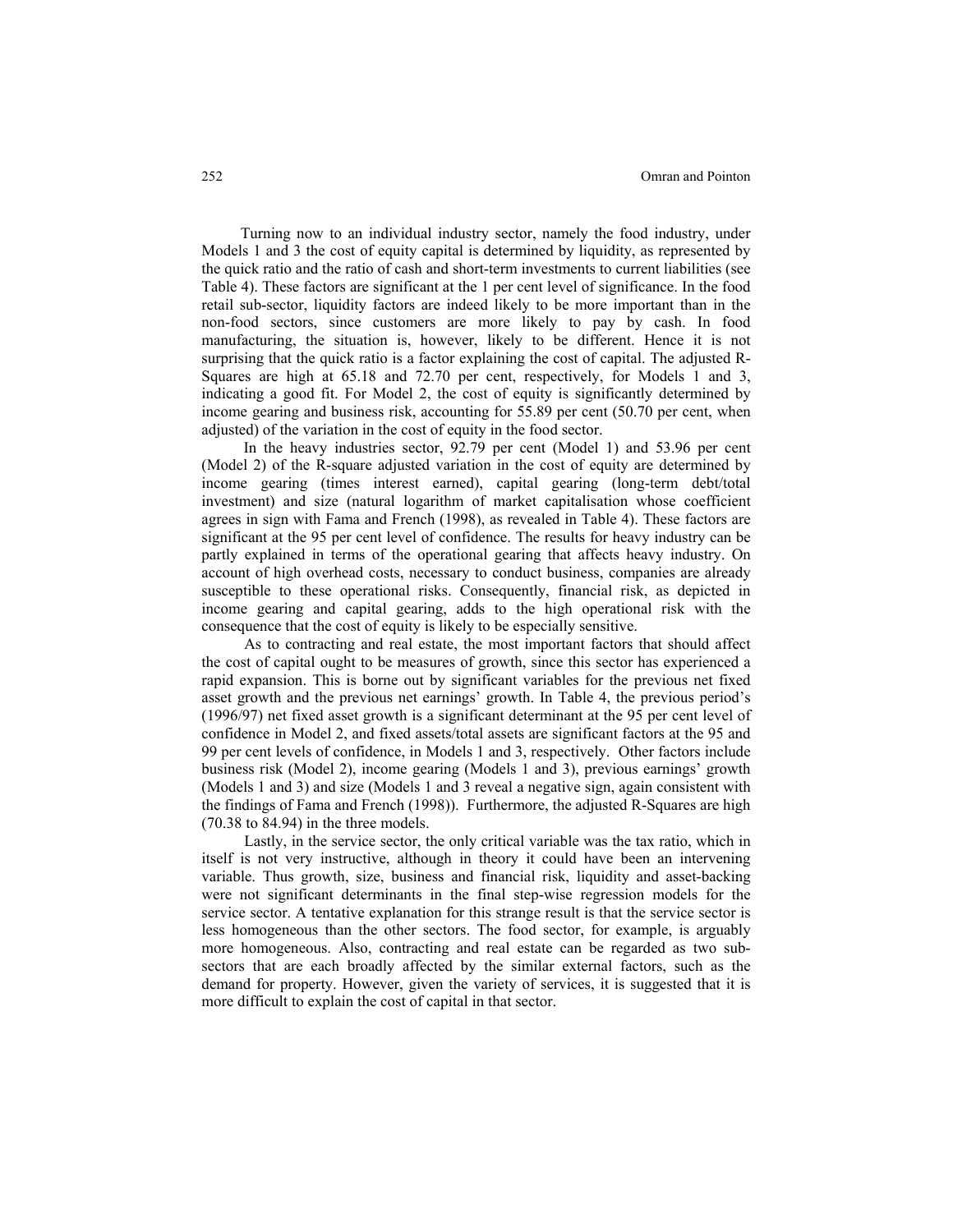|                                                                       |               |                         |                    |             |                                  |                | Dependent Variable: Cost of Capital |                                                |                         |              |                         |             |
|-----------------------------------------------------------------------|---------------|-------------------------|--------------------|-------------|----------------------------------|----------------|-------------------------------------|------------------------------------------------|-------------------------|--------------|-------------------------|-------------|
| Independent Variables                                                 |               | Food (21 Companies)     |                    |             | (53 Companies)<br>Heavy Industry |                |                                     | Contracting and Real Estates<br>(23 Companies) |                         |              | Services (22 Companies) |             |
|                                                                       | Modell        | Model <sub>2</sub>      | Model <sub>3</sub> | Modell      | Model <sub>2</sub>               | Model 3        | Modell                              | Model <sub>2</sub>                             | Model <sub>3</sub>      | Modell       | Model <sub>2</sub>      | Model 3     |
| Constant                                                              | 0.078         | -7.96                   | 0.064              | 80          |                                  | S <sub>3</sub> | 125                                 | $\frac{11}{7}$                                 | 2.38                    | 0.069        | $\Xi$                   | S           |
|                                                                       | $(3.80)*$     | $(-2.61)***$            | $(2.41)***$        | $(4.40)*$   |                                  | $(4.02)^{*}$   | $(7.41)^{*}$                        | (0.97)                                         | $\bigl(6.80\bigr)^\ast$ | $(3.19)^{*}$ | $\overline{1}$          | $(2.81)***$ |
| Times Interest Earned                                                 |               | 26.19                   |                    | $-0.26$     |                                  | $-0.29$        | $\frac{57}{7}$                      |                                                | $^{0.89}$               |              |                         |             |
|                                                                       |               | $(2.25)$ **             |                    | $(-6.57)^*$ |                                  | $(-4.26)^*$    | $(-3.84)$ *                         |                                                | $*(64.43)$ *            |              |                         |             |
| Standard Deviation of Earnings                                        |               | $\frac{5}{20}$          |                    |             |                                  |                |                                     | 1.64                                           |                         |              |                         |             |
|                                                                       |               | $\sum_{i=1}^{n}$        |                    |             |                                  |                |                                     | $(5.76)^*$                                     |                         |              |                         |             |
| Quick Ratio                                                           | $\frac{2}{5}$ |                         | $\tilde{c}$        |             |                                  |                |                                     |                                                |                         |              |                         |             |
|                                                                       |               |                         |                    |             |                                  |                |                                     |                                                |                         |              |                         |             |
| (Cash and Short-Term Investments)/Current Liabilities                 | $(6.12)^*$    |                         | $(7.21)^*$         |             |                                  |                |                                     |                                                |                         |              |                         |             |
|                                                                       | $(-3.17)$ *   |                         | $(-4.14)^*$        |             |                                  |                |                                     |                                                |                         |              |                         |             |
| Long Term Debt/Total Investment                                       |               |                         |                    | 0.053       |                                  | 0.087          |                                     |                                                |                         |              |                         |             |
|                                                                       |               |                         |                    | $(3.46)*$   |                                  | $(3.35)^{*}$   |                                     |                                                |                         |              |                         |             |
| Natural Log of Market Capitalisation                                  |               |                         |                    | 0.036       |                                  | $-0.061$       | ទី                                  |                                                | $-0.18$                 |              |                         |             |
|                                                                       |               |                         |                    | $(-3.42)$ * |                                  | $(-3.46)$ *    | $(-6.72)^*$                         |                                                | $(-6.55)*$              |              |                         |             |
| Previous Net Fixed Asset Growth                                       |               |                         |                    |             |                                  |                |                                     | $\frac{35}{2}$                                 |                         |              |                         |             |
|                                                                       |               |                         |                    |             |                                  |                |                                     | $(2.01)$ **                                    |                         |              |                         |             |
| Fixed Assets/Total Assets                                             |               |                         |                    |             |                                  |                | 0.84                                |                                                | 2.66                    |              |                         |             |
|                                                                       |               |                         |                    |             |                                  |                | $(2.41)***$                         |                                                | $(3.70)$ *              |              |                         |             |
| Previous Net Earnings Growth                                          |               |                         |                    |             |                                  |                | $\vec{a}$                           |                                                | $\mathbb{S}$            |              |                         |             |
|                                                                       |               |                         |                    |             |                                  |                | $(2.15)***$                         |                                                | $\hat{c}$               |              |                         |             |
| TaxNet Profit Before Tax                                              |               |                         |                    |             |                                  |                |                                     |                                                |                         | 0.48         | 800                     | 57          |
|                                                                       |               |                         |                    |             |                                  |                |                                     |                                                |                         | $(3.87)$ *   | $(2.17)***$             | $(3.98)$ *  |
| F-Ratio                                                               | 18.78*        | 10.77*                  | 26.29*             | 155.38*     |                                  | 15.06*         | 19.96*                              | $21.20*$                                       | 84.94*                  | 15.00*       | 4.71**                  | 15.81*      |
| R-Squared %                                                           | 68.84         | 55.89                   | 75.57              | 93.39       |                                  | \$7.79         | 38                                  | 73.86                                          | 88.48                   | 49.99        | 23,9                    | ផ្ទ         |
| Adjusted R-squared $\%$                                               | 65.18         | $\overline{\mathbb{S}}$ | 72.7               | 92.79       |                                  | SS<br>S        | 81.69                               | 70.38                                          | 84.94                   | 46.66        | 18.83                   | 48.06       |
| *, and ** Significant at the one and five percent level, respectively |               |                         |                    |             |                                  |                |                                     |                                                |                         |              |                         |             |

Table 4: Multiple Regressions of the Cost of Equity Classified by Industry

Figues between parentheses are t statistics.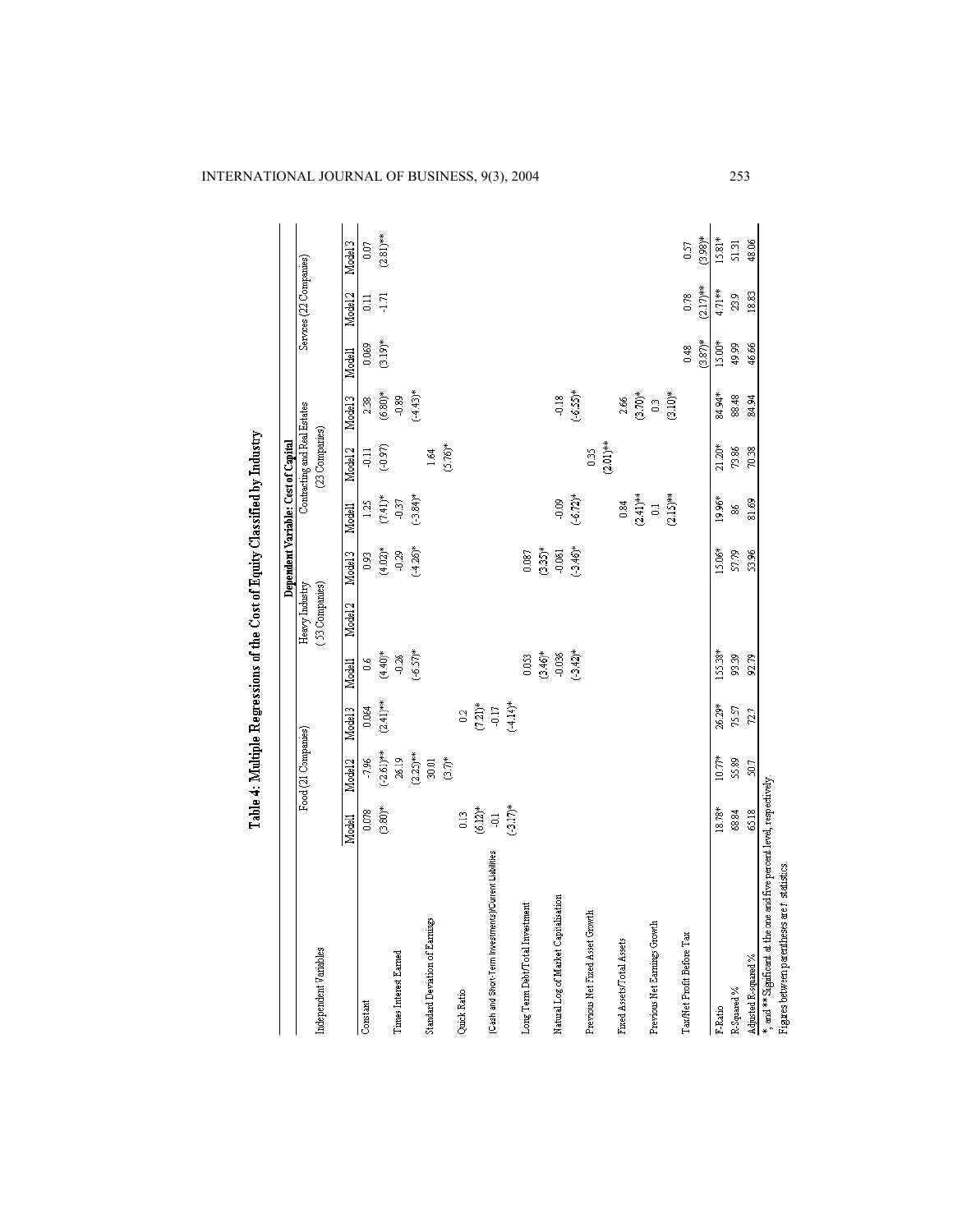### **C. Analysis of Variance: Overall Costs of Capital**

The analysis proceeds by making a comparison between the weighted average costs of capital between actively traded and non-actively traded companies using both book values and market values as weights (tables not given). For Models 1 and 3, which provide more conservative estimates, the overall cost of capital for actively traded companies is around 11-12 per cent, regardless of the choice between book and market values. For actively traded companies the costs vary between 13 and 16 per cent. Under Model 2 the estimates are higher at around 22 to 24 per cent for the non-actively traded companies and, counter-intuitively, around 17-18 per cent for the non-actively traded companies. Apart from the use of book value weights in Model 3, the ANOVA tests reveal that there are no significant differences, at the 5 per cent level of significance, between the actively traded and non-actively traded companies' overall cost of capital. This is also confirmed by Fisher's least significant difference test. Furthermore, at the 95 per cent level of confidence, there are no significant differences between the medians, as indicated by the P-Values of the Kruskal-Wallis median test statistics. However, Cochran's C-test and Bartlett's test reveal that for Models 1 and 3 only there are significances, at the 1 per cent level of significance, between the standard deviations of actively-traded and non-actively traded companies.

As to comparisons by industry, estimates of the mean overall cost of capital under Models 1 and 3 are around 14-16 per cent for food, 11–12 per cent for heavy industries, 10–11 per cent for contracting and real estate and 12–13 per cent for the service sector. Under Model 2 the estimates are much higher, namely 15–16 per cent for food, 20–21 per cent for heavy industries, 34–40 per cent for contracting and 18 per cent for services. It can be argued that the very high growth rates in the contracting and real estate sector are the reason for such a difference. Of course, there is a much higher degree of financial risk (financial leverage), which is likely to be a contributing factor.

The impact of high growth values as parameter estimates within Model 2 has already been discussed. The extent to which they are sustainable is noted. The ANOVA test reveals that under Model 2 not all the means are the same, and Fisher's least significant difference test confirms that category C, namely contracting, is different. At the 5 per cent level of significance, the Kruskal-Wallis median test statistic shows that the median weighted average costs of capital for the four industrial groupings, are not all identical, when market weights are used. As to differences in standard deviations of overall costs of capital, Cochran's C-test and Bartlett's test reveal some differences in Models 1 and 3 but not Model 2.

### **D. Determinants of the Overall Cost of Capital**

The step-wise multiple regressions of the overall cost of capital for the whole sample reveal similar determinant factors to those of the equity cost of capital, although risk (as measured by the standard deviations of earnings) is also a factor for Model 3. However the adjusted R-Squares are much lower, and vary between 26.09 and 47.32 per cent.

For the overall cost of capital of actively traded companies, size (natural logarithm of market capitalisation) is not a determinant factor, although it had an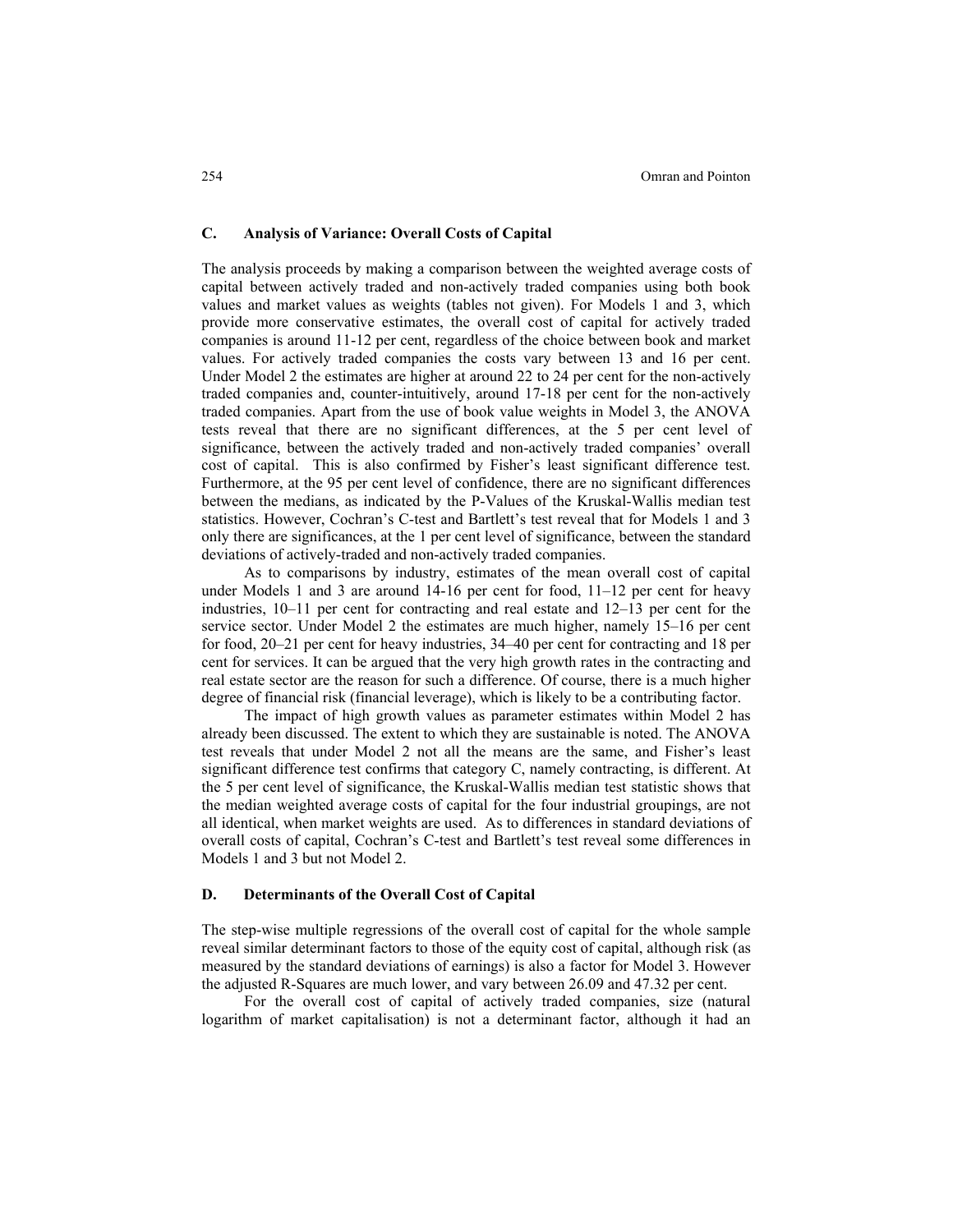impact on the cost of equity (see Table 3). However, the R-squares are low. For the companies whose shares are not actively traded, Model 1 reveals that around 55-63 per cent of the variation (R-square) in the overall cost of capital is explained by reserves (market and book value models), size (log of market capitalization in market and book value models), risk (standard deviation of earnings in the market-based model) and growth (net earnings growth in the book based model). For Model 3, size is a critical factor although the R-square is lower.

For the food sector the models for the overall cost of capital produce high Rsquares (64-78 per cent, when unadjusted and 58 to 75 per cent, when adjusted). Liquidity is the main determinant for Models 1 and 3. However for Model 2, business risk (standard deviation of earnings) and financial risk (capital gearing as indicated by long-term debt/equity, and income gearing reflected by times interest earned) are key determinants. However business risk is significant at the 5 per cent level, but not financial risk.

For heavy industry, the financial risk in the income flows (times interest earned), debt capital risk (long term debt/total investment), and size (natural log of market capitalisation) are each significant at the 5 per cent level of significance and explain 70.56 per cent (R-square adjusted) in the variation in the overall cost of capital. These factors are also equally significant in the market-value weighted version of the overall cost of capital in Model 1 and in both versions of Model 3, although the R-squares are lower.

The determinants of the overall cost of capital for the contracting and real estate sector explain 54-84 per cent (R-square adjusted) of the variation in costs. Model 2 is solely based on business risk, whereas Models 1 and 3 reflect income gearing, asset structure, growth and size.

Finally, in the services sector the overall cost of capital is determined solely by the tax ratio in the final step-wise regression. Although tax was originally identified as a possible factor, its influence is more likely to be as a possible intervening variable that may influence gearing which in turn may affect the overall cost of capital. Its appearance as the sole determinant is not very helpful. The tentative explanation of heterogeneity in the sector has already been discussed earlier.

# **E. Financing Behaviour and Further Research**

Financing may be derived from internal or external sources, the latter typically being in the form of long-term or even revolving short-term debt. However, both types of debt increase financial risk and may have an impact on the cost of capital, as already explained. In terms of financial leverage (long-term debt plus short-term debt all divided by the book value of the equity), there are some significant differences between the means of the four industry classifications. For the whole sample, the mean level of financial leverage was 2.51. Meanwhile, in the contracting and real estate sector, the average financial leverage was over twice that amount at 5.89, although the other sectors had similar financial leverage. There was a statistically significant difference, at the 1 per cent level of significance, in the means and medians of the contracting and real estate sector compared with each of the other sectors. Using a different measure of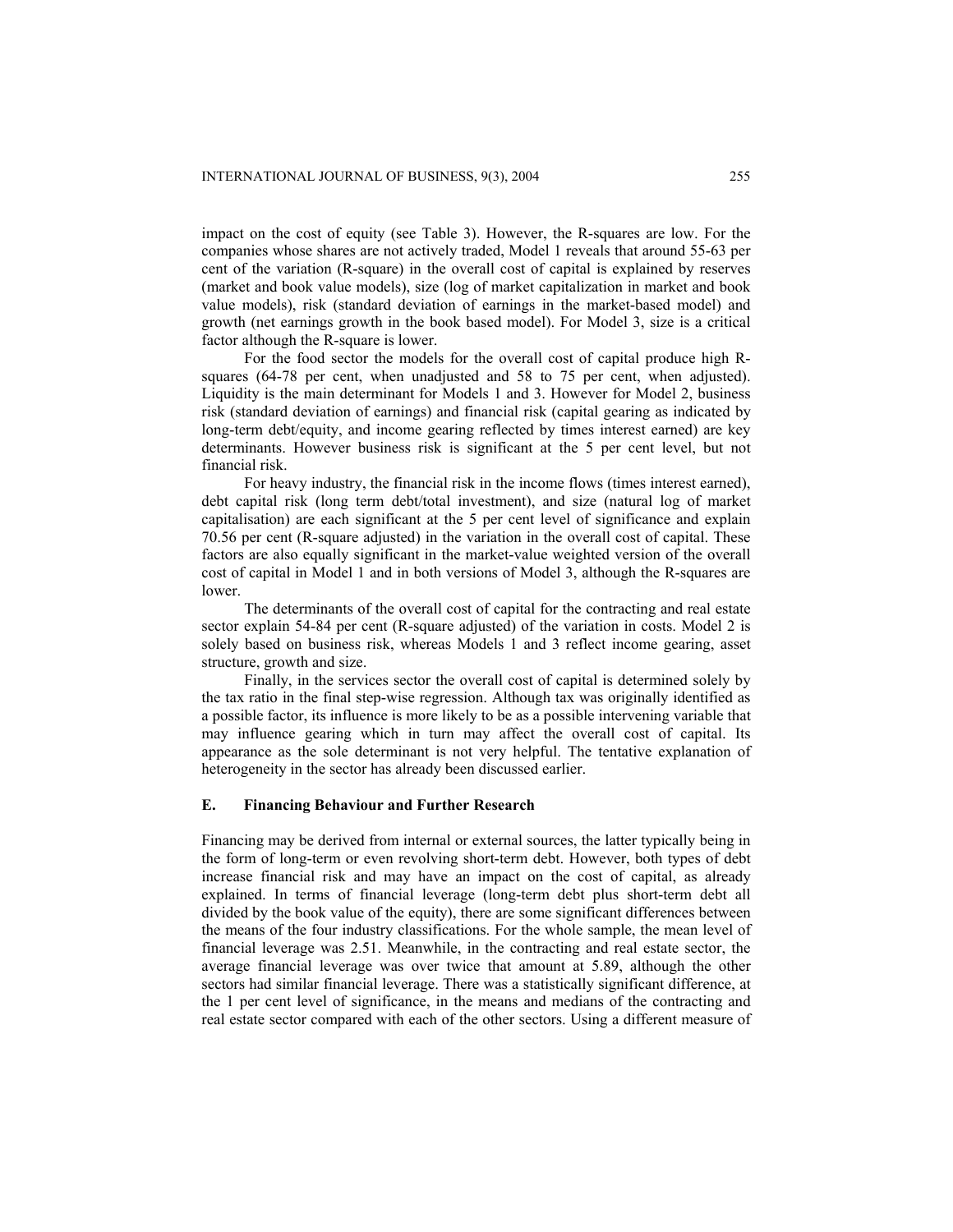capital structure, namely long-term debt to the book value of equity, the mean for the total sample was 29 per cent. A test of the difference in means between sectors was not very significant, although the debt to equity ratio for contracting and real estate was higher at 63 per cent. However, there was a significant difference, at the 1 per cent level of significance, between the medians of the long-term debt to equity in the sectors overall. The median, of course, is not affected by outliers. It is suggested that further research is needed to understand the key factors that determine capital structure differences in Egyptian companies.

# **VI. CONCLUSION**

The cost of capital has been a popular issue in corporate finance for a long time, yet insufficient attention has been paid to the factors that drive the cost of capital in the Middle East region. Here, an analysis was undertaken of the cost of capital in Egypt based on a sample of 119 companies.

Distinctions were made according to whether companies are actively traded or not, and also according to industrial groupings. Three models were used for the cost of equity and six for the overall weighted average cost of capital, of which half were based on book values and the other half on market values.

For model one, which is based on the inverse of the PE ratio, the cost of equity is around 11.9 per cent, and the overall cost of capital is around 11.7 and 11.6, using book and market values, respectively. The cost of equity for model three is around 12.9 per cent and the overall cost of capital is around 12.5 per cent for both book and market models. Under this model the equity cost assumes that the rate of return on the equityfinanced portion of reinvested funds equals the cost of equity. As to the second model, the estimated cost of equity is much higher at 26 per cent and the overall cost of capital at 21 and 23 per cent based on book and market values, respectively. The reason for this is that the growth rate in dividends, which is difficult to predict, is treated as equal to the growth rate in earnings, which was generally substantial.

Using step-wise multiple regressions, growth and size are found to be among the important determinants of the cost of equity. Larger firms have lower costs of equity consistent with Fama and French (1998). However, financial and business risks also can impact upon the cost of equity of actively traded companies. Using ANOVA, the results indicate that the median costs of capital are similar for both actively and nonactively traded companies. The mean overall cost of capital, when measured by the growth-adjusted Model 2, is different for the contracting and real estate industrial sector, and depends primarily upon business risk. However, under Models 1 and 3 other factors, including fixed asset backing, are important determinants. For heavy industries, financial risk and size are particularly significant. Nevertheless, a satisfactory model to explain the factors that determine the cost of capital in the service sector was not found. By contrast, in the food industry, liquidity (as a proxy for financial flexibility) is a key determinant of the overall cost of capital in several of the models utilized.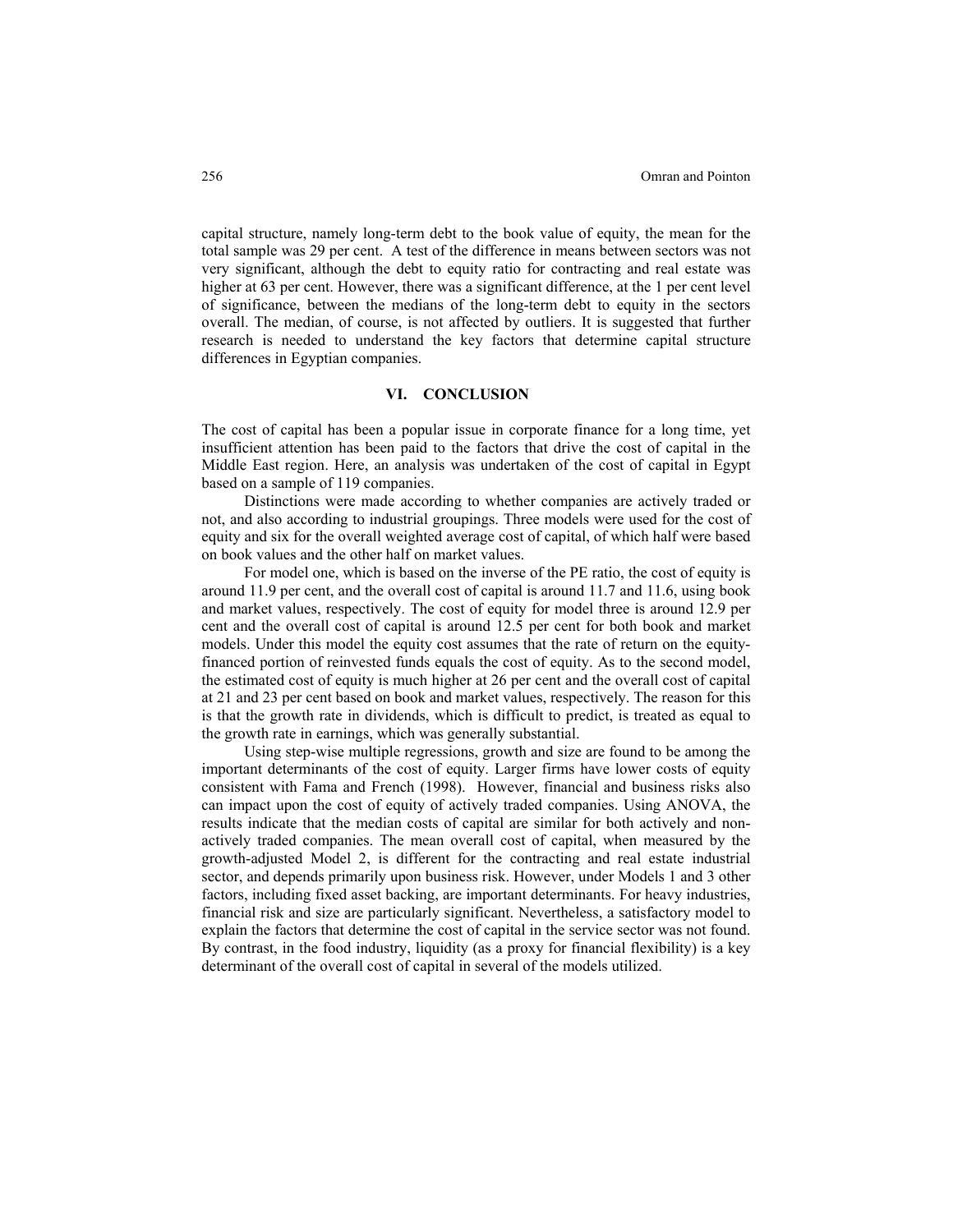### **APPENDIX**

The cost of equity when  $r = k_e$  is denoted by  $k_e^c$ , such that

 $k_e^c = e_1(1-b)/P_0 + br$ ,  $k_e^c - br = e_0(1+br)(1-b)/P_0$  $k_e^c - bk_e^c = e_0 (l + bk_e^c)(l - b)/P_0$ ,  $k_e^c = e_0 (l + bk_e^c)/P_0$ , and  $k_e^c (P_0 - e_0 b) = e_0$ Therefore  $k_e^c(P_0/e_0 - b) = 1$  and  $k_e^c = 1/[PE \text{ ratio} - (e_0 - d_0)/e_0]$ , since  $b = (e_0 - d_0)/e_0$ .

# **REFERENCES**

- Ashton, D.J., 1995, "The Cost of Equity Capital and a Generalisation of the Dividend Growth Model," *Accounting and Business Research,* 26 (1), 3-17.
- Barberis, N., 1998, "Mastering Finance: Part 7", *Financial Times*, p 10.
- Barker, R.G., 1999, "Survey and Market-based Evidence of Industry-dependence in Analysts' Preference Between the Dividend Yield and Price-earnings Ratio Valuations Models," *Journal of Business Finance and Accounting,* 26 (3-4), 393- 418.
- Barry, C.B., Peavy III J.W. and M. Rodriguez, 1998, "Performance Characteristics of Emerging Capital Markets," *Financial Analysts Journal*, January/February, 72-80.
- Buckley, A., 2000, *Multinational Finance*, Fourth Edition, Pearson Education Limited, Harlow, Essex.
- Capital Market Authority, 1996a, "Current Status of the Capital Market in Egypt, Report submitted to Subcommittee 1: On Trade," Investment and External Financing; Egypt-USA Partnership Programme (Cairo: CMA), September.
- Capital Market Authority, 1996b, "*Egypt's Securities Market: A New Era of Development*," (Cairo:CMA), January.
- Chang, R.P. and S.G. Rhee, 1990, "The Impact of Personal Taxes on Corporate Dividend Policy and Capital Structure Decisions," *Financial Management,* Summer, 21-31.
- Dechow, P., Hutton, A. and R. Sloan, 1997, "The Role of Affiliated Analysts' Long-Term Earnings Forecasts in the Over-Pricing of Equity Offerings," Working Paper, Wharton School of the University of Pennsylvania.
- Dempsey, M., 1997, "Capital Gains Tax: Implications for the Firm's Cost of Capital, Share Valuation and Investment Decision-Making," *Accounting and Business Research*, 28 (2), 91-96.
- Economist, 1999, "A Price on the Priceless," *Economist* (UK), June 12th, p. 94.
- Fama, E.F. and K.R. French, 1995, "Size and Book-to-Market Factors in Earnings and Returns," *Journal of Finance*, 50 (1), 131-55.
- Fama, E.F. and K.R. French, 1998, "Value versus Growth: the International Evidence," *Journal of Finance*, 53 (6), 1975-99.
- Fiani & Partners, 1999 , *Kompass Egypt Financial Year Book 1998/99*, (Cairo: Fiani & Partners).